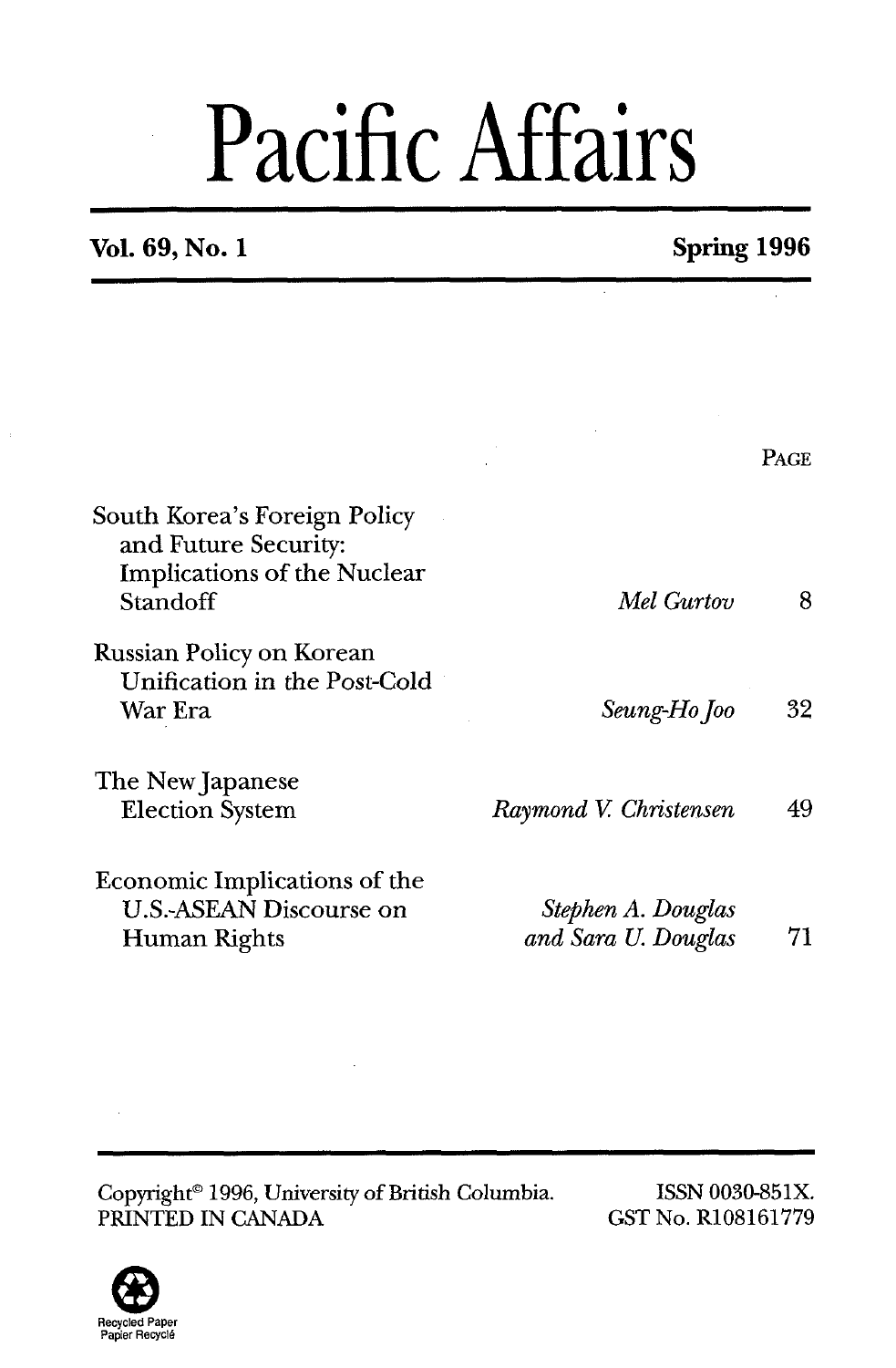#### **ABSTRACTS**

#### **South Korea's Foreign Policy and Future Security: Implications of the Nuclear Standoff**

*Me1 Gurtov* 

South Korea's foreign policy was significantly recast under the "Northern Policy" of Roh Tae Woo and the "new diplomacy" of Kim Young Sam. Spurred by rapid economic development and progress in democratizing politics, South Korea looked to break from policies dominated by the cold war and the major powers. Its initial successes, including accords reached in 1991 with North Korea on denuclearization and reconciliation, were significantly undermined by the ensuing controversy over Pyongyang's nuclear program. This article explores the setbacks that the nuclear dispute caused to South Korea's unification policy and its relations with the major powers, especially the United States. North Korea effectively used the nuclear card to enhance its legitimacy, deflect absorption by the South and deter the U.S. nuclear option. Nevertheless, in the aftermath of the dispute, opportunities exist to build on the US.-North Korea "Agreed Framework" and strengthen the peninsula's and regional security. Working from a "common-security" framework, the article proposes a number of ways - such as changes in U.S. nuclear policies, a Northeast Asia security dialogue forum, and invitations for North Korea's participation in regional economic cooperation following on full U.S. and Japanese diplomatic ties with Pyongyang - to build trust and reduce threat perceptions. South Korea should support such initiatives, which are more likely to achieve useful contact with the North than will its current insistence on direct talks.

#### **Russian Policy on Korean Unification in the Post-Cold War Era**

*Seung-Ho Joo* 

This article explores Russian policy on Korean unification in light of Russia's new foreign policy line and changing international environment in Northeast Asia. Initially Yeltsin's foreign policy was pro-Western in nature and idealistic in tone. Russian foreign policy gradually shed off the legacy of the Gorbachev era, and put on independent and pragmatic features beginning mid-1992. Russia's new foreign policy called for an even-handed approach toward North and South Korea. Nevertheless, the Moscow-Seoul relationship was developing into cooperative partnership while the Moscow-Pyongyang relationship remained estranged. Many Russians favor a unified Korea because it might serve as a counterbalance against China and Japan. Russia can potentially play a constructive role for Korean unification by serving as a mediator between the two Koreas and by sponsoring a multinational conference to resolve the Korean question. In the near future, Russia is likely to be preoccupied with its internal problems and play a marginal role for Korean unification.

#### **The New Japanese Election System**

#### *Raymond* **V.** *Christensen*

Japan's first non-LDP government since 1955 adopted electoral reform as its main legislative priority when it came to power in 1993. Though the LDP returned to power as a coalition partner in mid-1994, the electoral reforms enacted remain in place. It is claimed that these reforms will lead to a two-party system in Japan, more open and democratic politics, greater debate of issues, and cleaner election campaigns. Upon closer study, many of the claims appear to be exaggerations. The new electoral system will probably lead to the creation of two or more larger parties, but the balance of power is likely to be held by junior coalition partners. Though party image and issues will play a larger relative role in future campaigns, the range of credible choices that voters will have will have narrowed. Money will also remain the lifeblood of Japanese election campaigns. The electoral reforms are a step in changing Japanese politics, but they are only a first and tentative step.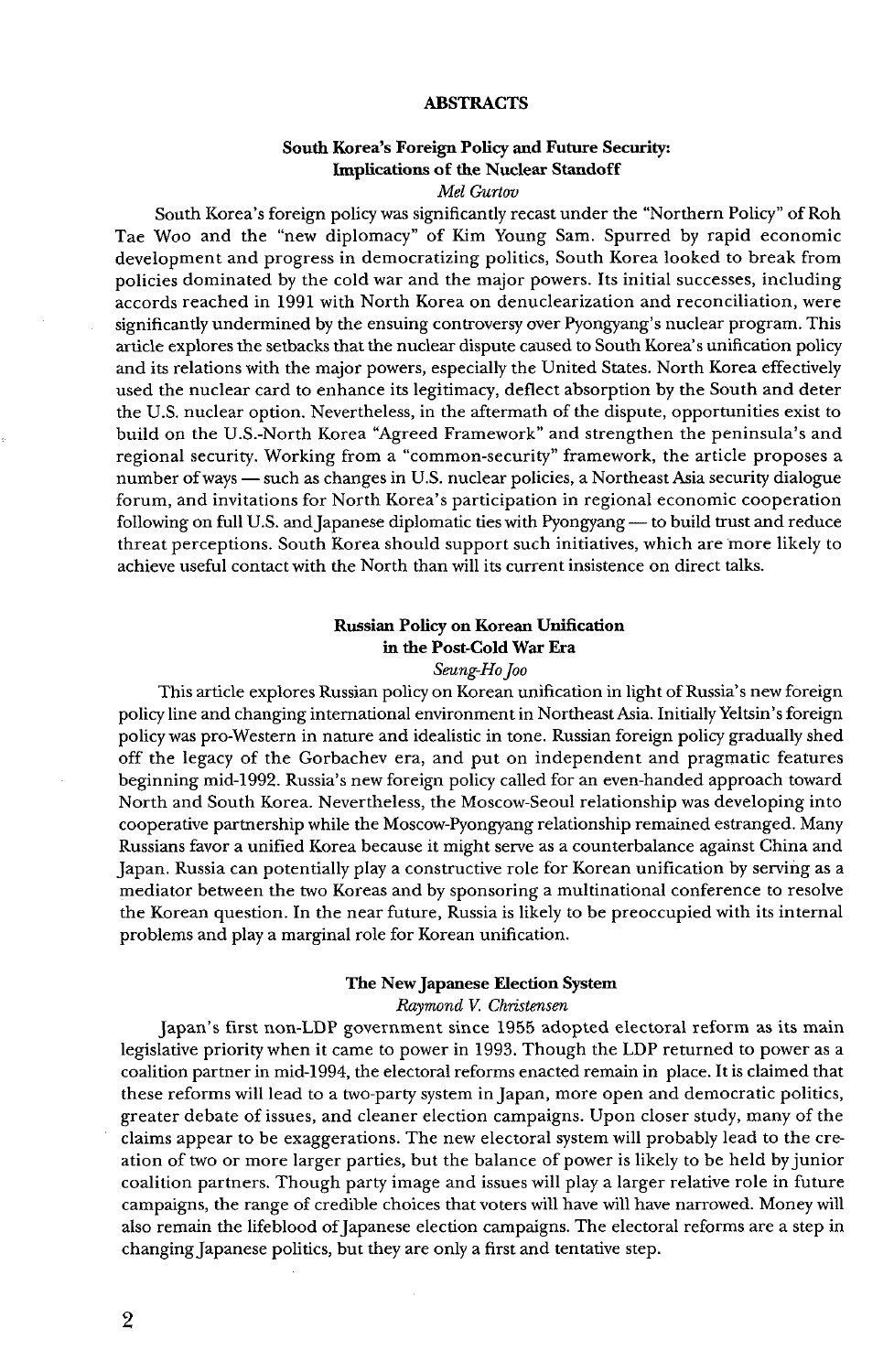#### **Economic Implications of the U.S.-ASEAN Discourse on Human Rights**

*Stephen* **A.** *Douglas* and *Sara U. Douglas* 

While the ongoing exchange of words about human rights and democracy between Americans and Southeast Asians may include vague threats of trade reprisals from official U.S. sources, neither the record of U.S. trade policy - including policy toward China - nor a review of domestic political considerations suggests that these threats ought to be taken very seriously. Apprehension within the Southeast Asian business community and aggressive official promotion of the "Singapore School" position on Asian democracy reflect undue concern about possible trade sanctions. Somewhat less visible and coherent, but growing in significance, are contributions to the discourse from nongovernmental organizations and transnational corporations and labor organizations.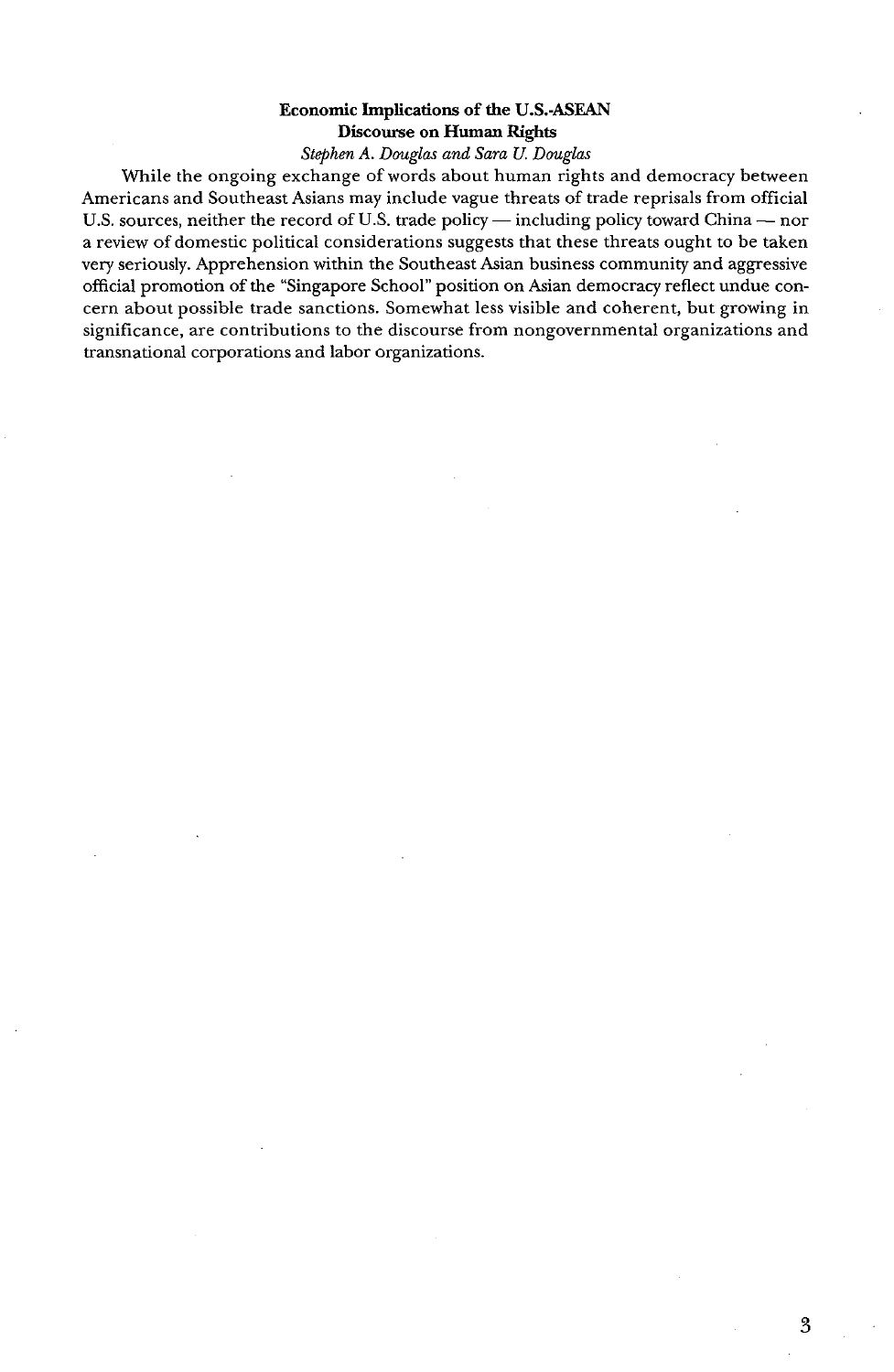#### **BOOKS REVIEWED IN THIS ISSUE**

#### **Asia General**

| WATER RESOURCES MANAGEMENT IN ASIA: Volume 1:      |                    |     |
|----------------------------------------------------|--------------------|-----|
| Main Report. By Harald D. Frederiksen,             |                    |     |
| Jeremy Berkoff and William Barber.                 | Philip Dearden     | -88 |
| TAXATION AND ECONOMIC DEVELOPMENT AMONG PACIFIC    |                    |     |
| ASIAN COUNTRIES. Edited by Richard A. Musgrave,    |                    |     |
| Ching-huei Chang and John Riew.                    | Richard M. Bird 89 |     |
| NUCLEAR PROLIFERATION AND THE FUTURE OF CONFLICT.  |                    |     |
| By Martin van Creveld.                             | Haider K. Nizamani | 91  |
| ATOMIC DIPLOMACY: Hiroshima and Potsdam:           |                    |     |
| The Use of the Atomic Bomb and the American        |                    |     |
| Confrontation with Soviet Power. By Gar Alperovitz | Colin Noble        | 92  |
| BETWEEN TOKYO AND MOSCOW: The History of an Uneasy |                    |     |
| Relationship, 1972–1990s. By Joachim Glaubitz.     | Colin Noble        | 92  |
| WOMEN AND REVOLUTION: In Asia, Africa, and the     |                    |     |
| New World. Edited by Mary Ann Tetreault.           | Stephen A. Douglas | 94  |
| ISLAM, MUSLIMS AND THE MODERN STATE: Case-Studies  |                    |     |
| of Muslims and Thirteen Countries. Edited by       |                    |     |
| Hussin Mutalib and Taj ul-Islam Hashmi.            | Lawrence Ziring    | 95  |
| THE CHANGING GEOGRAPHY OF ASIA. Edited by          |                    |     |
| Graham P. Chapman and Kathleen M. Baker.           | David W. Edgington | 97  |
|                                                    |                    |     |

#### **China and Inner Asia**

| CHINA OPENS ITS DOORS: The Politics of Economic       |                         |
|-------------------------------------------------------|-------------------------|
| Transition. By Jude Howell.                           | Pitman B. Potter<br>98  |
| CHINA IN THE ERA OF DENG XIAOPING: A Decade           |                         |
| of Reform. Edited by Michael Ying-Mao Kau, et al.     | Pitman B. Potter 100    |
| GROWING OUT OF THE PLAN: Chinese Economic Reform      |                         |
| 1978–1993. By Barry Naughton.                         | Samuel P. S. Ho 101     |
| MANDATE OF HEAVEN: A New Generation of Entrepreneurs, |                         |
| Dissidents, Bohemians, and Technocrats Lays Claim     |                         |
| to China's Future. By Orville Schell.                 | Anita Chan 103          |
| CHINA'S AUTOMOBILE INDUSTRY: Policies, Problems,      |                         |
| and Prospects. By Eric Harwit.                        | Samuel P. S. Ho 104     |
| GIFTS, FAVORS, AND BANQUETS: The Art of Social        |                         |
| Relations in China. By Mayfair Mei-hui Yang.          | Lucien W. Pye 105       |
| The Saga of Anthropology in China: From Malinowski    |                         |
| to Moscow to Mao. By Gregory Eliyu Guldin.            | Graham Johnson 107      |
| PRESCRIPTIONS FOR SAVING CHINA: Selected Writings     |                         |
| of Sun Yat-sen. Edited by Julie Lee Wei,              |                         |
| Ramon H. Myers and Donald C. Gillin.                  | Harold Z. Schiffrin 109 |
| TAIWAN IN THE ASIA-PACIFIC IN THE 1990s.              |                         |
| Edited by Gary Klintworth.                            | Robert E. Bedeski 110   |
|                                                       |                         |

#### **Northeast Asia**

| BUSINESS ENTERPRISE IN JAPAN: Views of Leading  |                  |  |
|-------------------------------------------------|------------------|--|
| Japanese Economists. Edited by Kenichi Imai     |                  |  |
| and Ryutaro Komiya.                             | John C. Ries 111 |  |
| DECISION-MAKING AND JAPAN: A Study of Corporate |                  |  |
| Japanese Decision-Making and its Relevance to   |                  |  |
| Western Companies. By Ruth Taplin.              | Dennis Dicks 112 |  |

 $\overline{a}$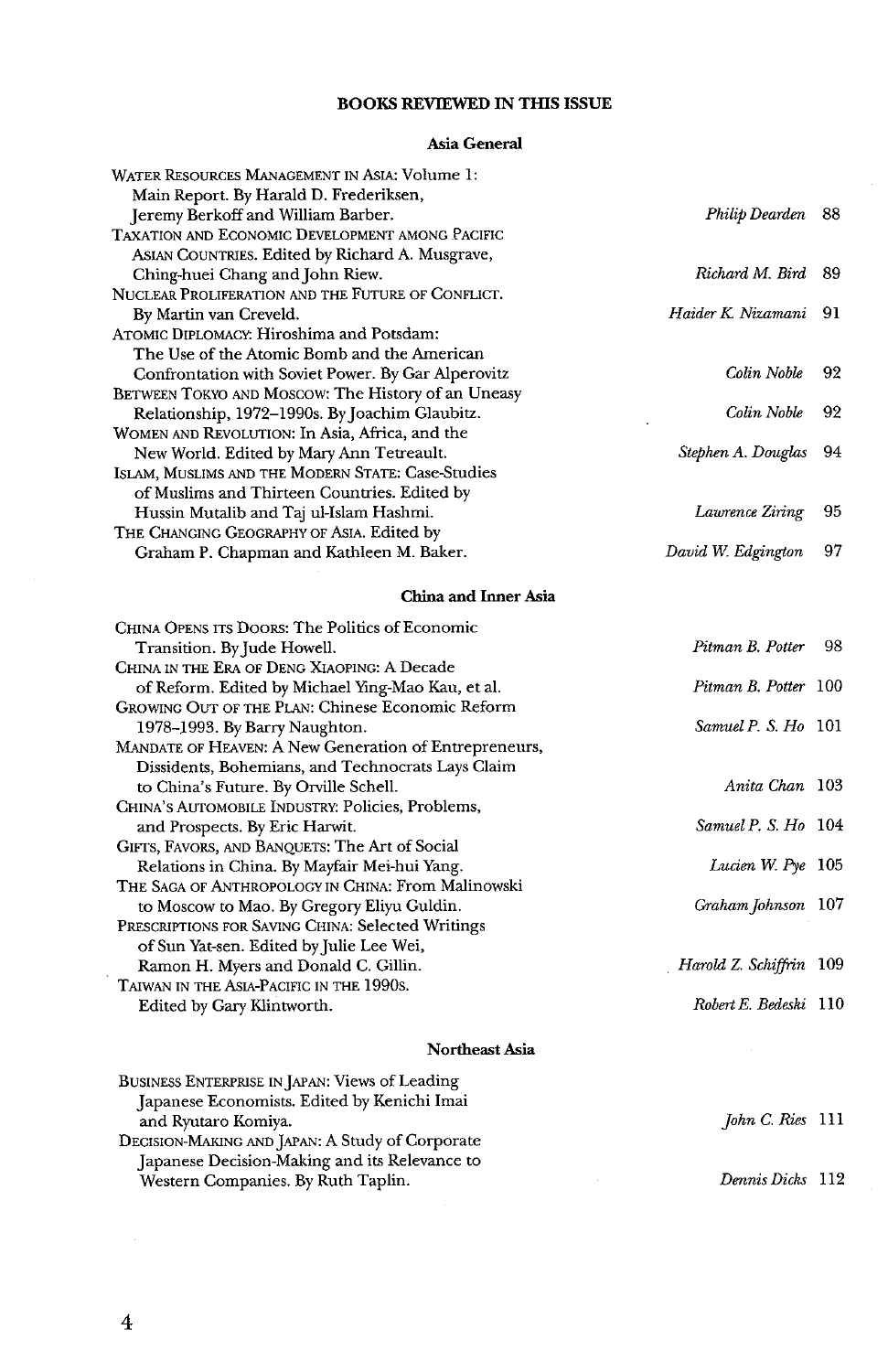| WOOL IN JAPAN: Structural Change in the Textile and                                            |                         |  |
|------------------------------------------------------------------------------------------------|-------------------------|--|
| Clothing Market. Edited by Christopher Findlay                                                 |                         |  |
| and Motoshige Itoh.<br>THE RISE OF MODERN JAPAN: Political, Economic and                       | Millie Creighton 114    |  |
| Social Change Since 1850. By W. G. Beasley.                                                    | Colin Noble 115         |  |
| A HIDDEN FIRE: Russian and Japanese Cultural                                                   |                         |  |
| Encounters 1868–1926. Edited by J. Thomas Rimer.                                               | Harold McCree 116       |  |
| THE WAY OF THE HEAVENLY SWORD: The Japanese Army in the 1920's.                                |                         |  |
| By Leonard A. Humphreys.                                                                       | James J. Vincenti 117   |  |
| JAPAN'S TREATY PORTS AND FOREIGN SETTLEMENTS:                                                  |                         |  |
| The Uninvited Guests 1858–1899. By J. E. Hoare.                                                | Brett L. Walker 119     |  |
| The Population of North Korea.                                                                 |                         |  |
| By Nicholas Eberstadt and Judith Banister.                                                     | Doo-Sub Kim 120         |  |
| THIS KIND OF WAR: The Classic Korean War History.<br>By T. R. Ferhenbach.                      | Steven Hugh Lee 121     |  |
| NUCLEAR DIPLOMACY IN EAST ASIA: US and the Korean                                              |                         |  |
| Nuclear Crisis Management. By K. D. Kapur.                                                     | Steven Hugh Lee 121     |  |
|                                                                                                |                         |  |
| South Asia                                                                                     |                         |  |
| WHY POVERTY PERSISTS IN INDIA: An Analytical Framework                                         |                         |  |
| for Understanding the Indian Economy.                                                          |                         |  |
| By Mukesh Eswaran and Ashok Kotwal.                                                            | George Rosen 123        |  |
| WOMEN, EDUCATION, AND FAMILY STRUCTURE IN INDIA.                                               |                         |  |
| Edited by Carol Chapnick Mukhopadhyay and                                                      |                         |  |
| Susan Seymour.<br>SOUTH ASIAN HORIZONS, ENRICHED BY SOUTH ASIA:                                | Mandakranta Bose 124    |  |
| Celebrating 25 Years of South Asian Studies                                                    |                         |  |
| in Canada, Volume I, Humanities. Edited by                                                     |                         |  |
| Elliot L. Tepper and John R. Wood.                                                             | Robin Jeffrey 126       |  |
| South Asian Horizons. Enriched by South Asia:                                                  |                         |  |
| Celebrating 25 Years of South Asian Studies                                                    |                         |  |
| in Canada, Volume II, Social Sciences.                                                         |                         |  |
| Edited by Elliot L. Tepper and John R. Wood                                                    | Robin Jeffrey 126       |  |
| J. R. JAYEWARDENE OF SRI LANKA: A Political Biography                                          |                         |  |
| Volume Two: From 1956 to his Retirement (1989)                                                 |                         |  |
| By K. M. deSilva and Howard Wriggins.                                                          | Steven Kemper 128       |  |
| Southeast Asia                                                                                 |                         |  |
| INDOCHINE: La Colonisation Ambigue (1858-1954).                                                |                         |  |
| By Pierre Brocheux and Daniel Hemery.                                                          | Nguyen Manh Hung 129    |  |
| BRITAIN AND REGIONAL COOPERATION IN SOUTH-EAST                                                 |                         |  |
| Asia, 1945–49. By Tilman Remme.                                                                | Richard Stubbs 131      |  |
| JAPANESE CONTRIBUTIONS TO SOUTHEAST ASIAN STUDIES:                                             |                         |  |
| A Bibliography of English-Language Publications                                                |                         |  |
| 1945–1991. Compiled by Shiro Saito.                                                            | Sueo Sudo 132           |  |
| SOUTHEAST ASIA: Past & Present, Third Edition.                                                 |                         |  |
| By D. R. SarDesai.                                                                             | Jim Placzek 134         |  |
| DISCREPANT HISTORIES: Translocal Essays on Filipino Cultures.<br>Edited by Vincente L. Rafael. | Leonard Casper 135      |  |
| BEWITCHING WOMEN, PIOUS MEN: Gender and Body                                                   |                         |  |
| Politics in Southeast Asia. Edited by                                                          |                         |  |
| Aihwa Ong and Michael G. Peletz.                                                               | Deirdre McKay 137       |  |
| ADJUSTMENT AND DISCONTENT: Representations of Women                                            |                         |  |
| in the Dutch East Indies. By Tineke Hellwig.                                                   | Michael H. Bodden   138 |  |
| APPROACHING SUHARTO'S INDONESIA FROM THE MARGINS.                                              |                         |  |
| Edited by Takashi Shiraishi.                                                                   | Harold Crouch 139       |  |
| SOUL, SPIRIT, AND MOUNTAIN: Preoccupations of                                                  |                         |  |
| Contemporary Indonesian Painters.                                                              |                         |  |
| By Astri Wright.                                                                               | Cecelia Levin 140       |  |

 $\hat{\mathcal{L}}$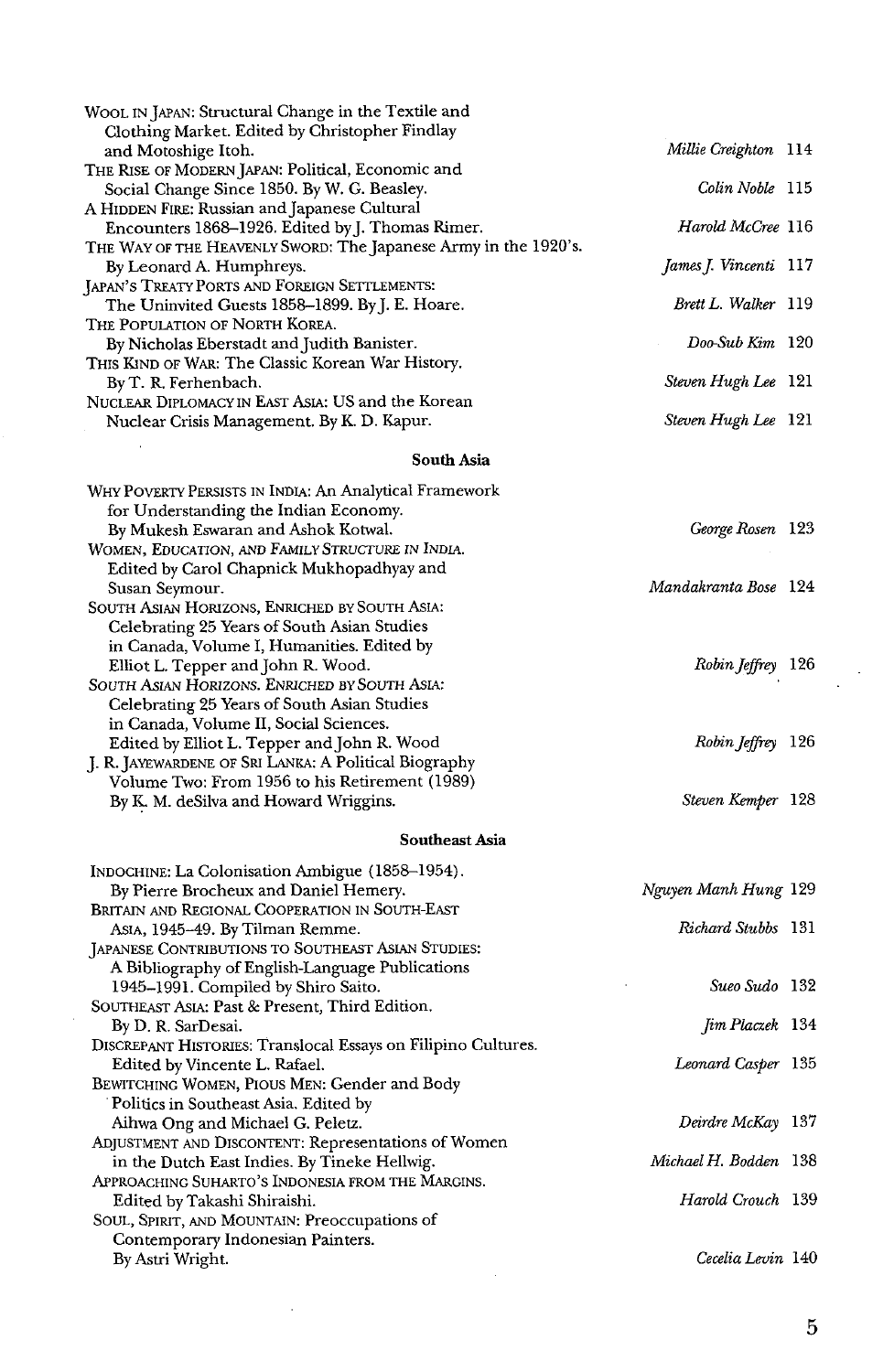#### **Australasia and the Pacific Regions**

| THE RELIGIONS OF OCEANIA: Library of Religious Beliefs |                     |     |
|--------------------------------------------------------|---------------------|-----|
| and Practices. By Tony Swain and Garry Trompf.         | John Barker 142     |     |
| INDUSTRIAL POLICIES IN THE PACIFIC. Edited by          |                     |     |
| Gunnar K. Sletmo and Gavin Boyd.                       | Helen Hughes        | 143 |
| JAPANESE ECONOMIC POLICIES AND GROWTH: Implications    |                     |     |
| for Businesses in Canada and North America.            |                     |     |
| By Masao Nakamura and Ilan Vertinsky.                  | Carl Mosk 144       |     |
| A HEART AT LEISURE FROM ITSELF: Caroline Macdonald     |                     |     |
| of Japan. By Margaret Prang.                           | Brian Pendleton 145 |     |
| MONITORED PERIL: Asian Americans and the Politics of   |                     |     |
| TV Representation. By Darrell Y. Hamamoto.             | Yuko Shibata 147    |     |
| ULTRA IN THE PACIFIC: How Breaking Japanese Codes &    |                     |     |
| Ciphers Affected Naval Operations Against Japan.       |                     |     |
| By John Winton.                                        | Edna Keeble 148     |     |
| <b>Briefly Noted</b>                                   |                     |     |
| CHINA'S RURAL ENTREPRENEURS: Ten Case Studies.         |                     |     |
| Edited by John Wong, Rong Ma and Mu Yang.              | Samuel P. S. Ho 149 |     |
| PRIVATIZING MALAYSIA: Rents, Rhetoric, Realities,      |                     |     |
| Edited by K. S. Jomo.                                  | R. S. Milne 150     |     |
| HISTORICAL DICTIONARY OF PAPUA NEW GUINEA              |                     |     |
| By Ann Turner.                                         | John Barker 151     |     |

#### **CONTRIBUTORS TO THIS ISSUE**

- MEL GURTOV isProfessor of Political Science and International Studies at Portland State University, Portland, Oregon, and is editor-in-chief of *Asian Perspective.*
- SEUNGHO JOO (Ph.D., Penn State) is Assistant Professor of Political Science at University of Minnesota - Morris, U.S.A.
- RAYMOND V. CHRISTENSEN is Assistant Professor of Political Science at the University of Kansas.
- STEPHEN A. DOUGLAS is Associate Professor of Political Science, and Sara U. Douglas is Associate Professor of Agricultural and Consumer Economics. Both are at the University of Illinois at Urbana-Champaign.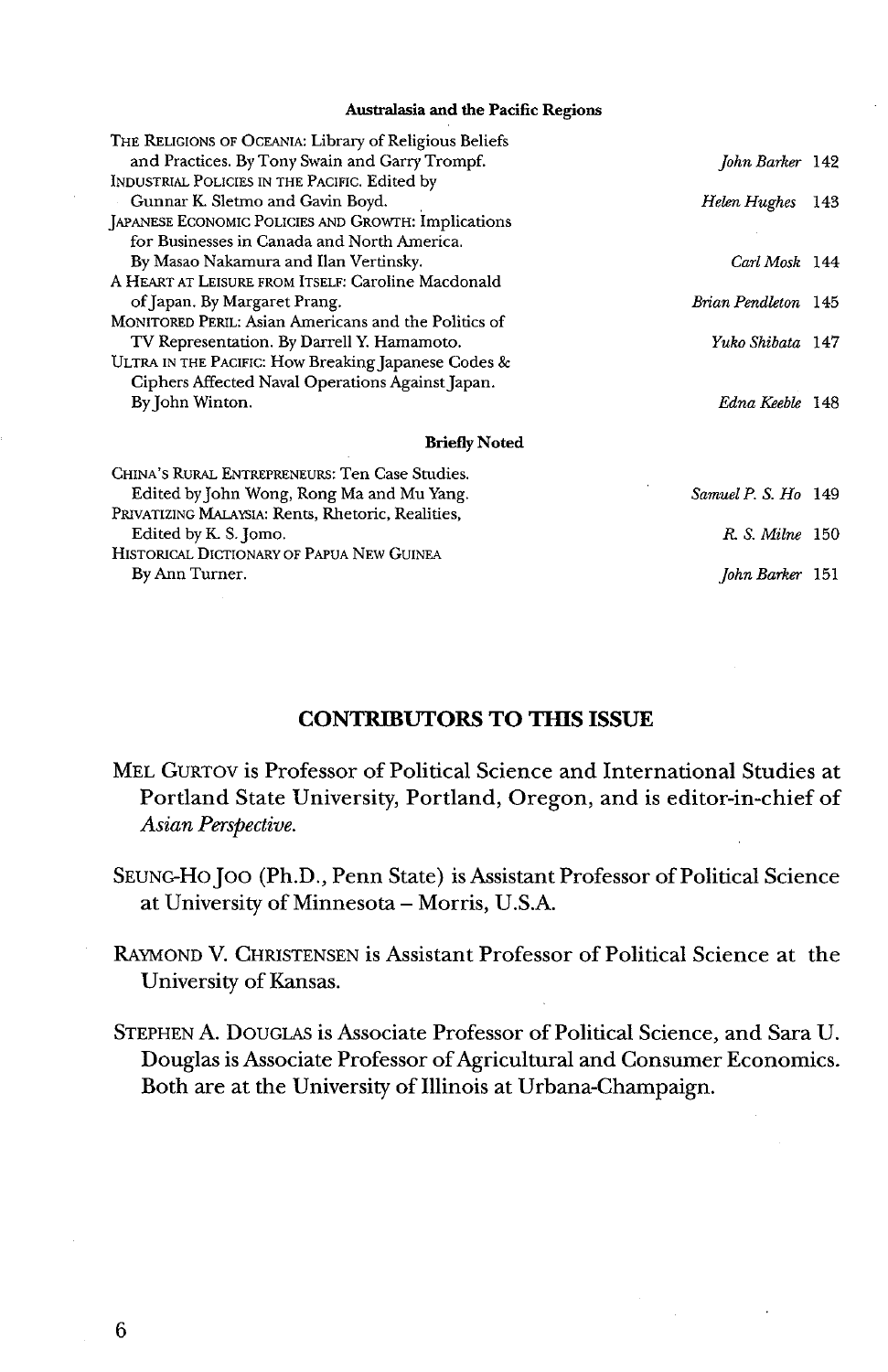## **SOOF ALLS TOP** THE CHINA JOURNAL **<sup>7</sup>**

Formerly The Australian journal of Chinese Affairs

#### **ISSUE 35 January 1996**

**Yunxiang Van,** The Culture of **Guanxi** in a North China Village

**Alastair lain]ohnston,** Learning Versus Adaptation: Explaining Change in Chinese Arms Control Policy in the 1980s and 1990s

**Scott Rozelle,** Stagnation Without Equity: Patterns of Growth and Inequality in China's Rural Economy ......

**David Bachman,** Li Zhisui, Mao Zedong, and Chinese Elite Politics

**Anne F. Thurston,** The Politics of Survival: Li Zhisui and the Inner Court



**Lucian W. Pye, Rethinking the Man in the** <br> $\mathbf{L} \mathbf{Q}_{\lambda}$ , Leader

**Ceremie R. Barme,** Private Practice, Public Performance: The Cultural Revelations of Dr Li ม. น<br>. . . . *.* .

**Leo Ou-fan Lee,** Visualizing the  $\mathcal{W}_{\text{SITRSC}}$   $\mathcal{W}_{\text{SITR}}$  Tiananmen Student Movement

Subscription Rates (two 230-page issues per year-plus a free copy of this issue for new subscribers): Within Australia: \$25 per year, students \$20, institutions \$30. Outside Australia: US\$25 per year, students US\$20, institutions US\$30; or the equivalent in other currencies. New 3-year subscriptions: \$60/US\$60, institutions \$75-plus 2 complimentary copies (this and another issue).

I would like a:  $\Box$  1-year  $\Box$  3-year subscription  $\Box$  Enclosed is my cheque (payable to The China Journal)  $\square$  Please charge to my  $\square$  Bankcard  $\square$  Mastercard  $\square$  Visa

**Card No. Exp. Date leader of the card No. Exp. Date leader of the card No. leader of the card of the card of the card of the card of the card of the card of the card of the card of the card of the card of the ca Name Siqnature** l

**Address** l

**Payments to: Contemporary China Centre,** RSPAS, **The Australian National University, Canberra, ACT 0200.** 

**'ONE OF THE FEW JOURNALS THAT I READ COVER TO COVER'.** 

**IAMES LEWATSON HARVARD UNIVERSITY**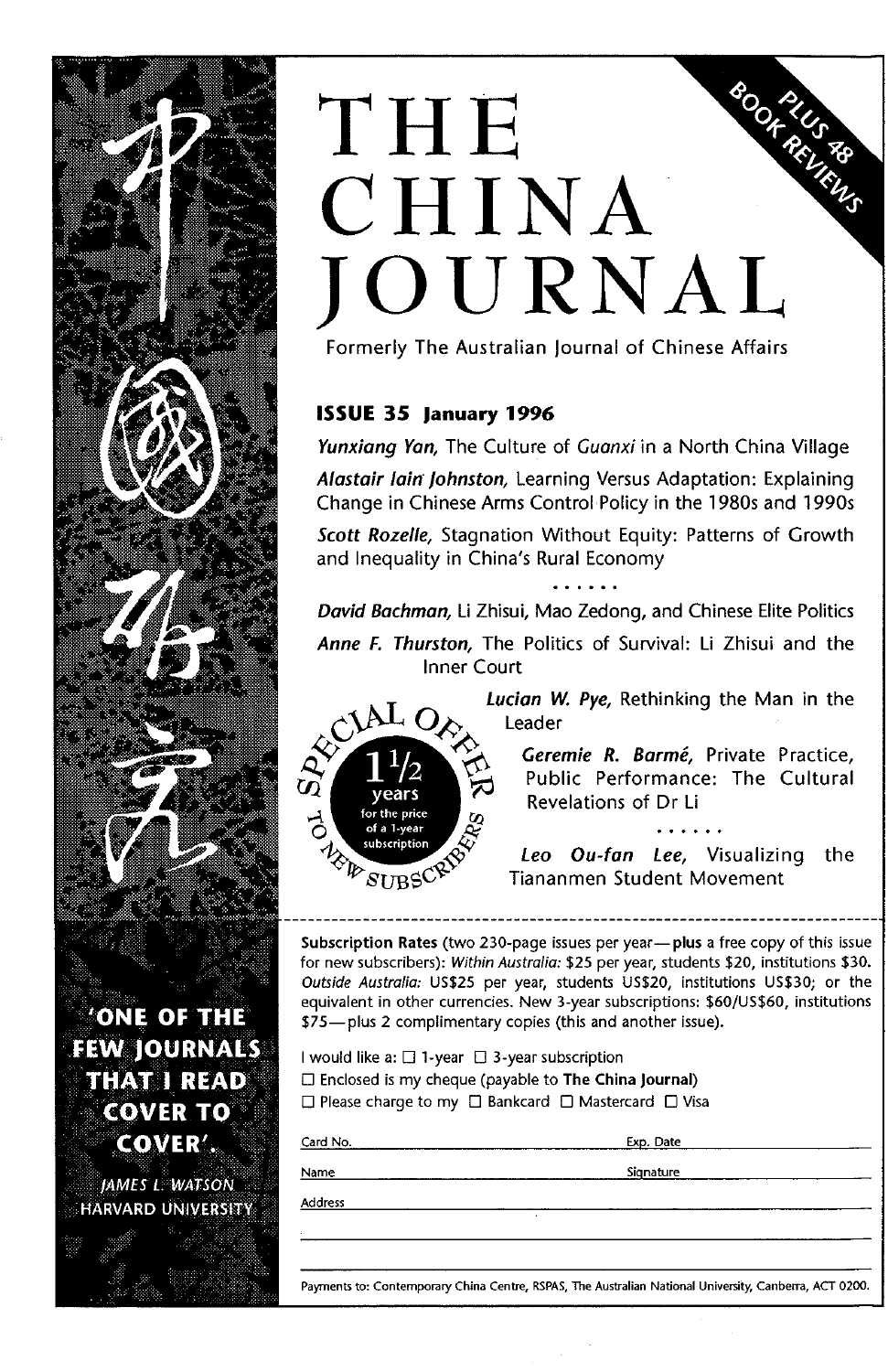## Pacific Affairs

### **Vol. 69, No. 2 Summer 1996**

|                                                                                                      |                                            | PAGE |
|------------------------------------------------------------------------------------------------------|--------------------------------------------|------|
| Canada-Japan Trade in an<br>Asia-Pacific Context                                                     | Terry Ursacki and<br><b>Ilan Vertinsky</b> | 157  |
| The Political Economy of<br>Regional Cooperation in<br>South Asia                                    | Kishore C. Dash                            | 185  |
| The Idea of Freedom in Burma<br>and the Political Thought<br>of Daw Aung San Suu Kyi                 | <b>Josef Silverstein</b>                   | 211  |
| <b>Family and Household</b><br>Structure in Vietnam:<br>Some Glimpses from a<br><b>Recent Survey</b> | Charles Hirschman and<br>Vu Manh Loi       | 229  |
| Books Reviewed (listed on pp. 154-56)                                                                |                                            | 250  |

Copyright<sup>®</sup> 1996, University of British Columbia. ISSN 0030-851X.<br>
PRINTED IN CANADA GST No. R108161779 PRINTED IN CANADA

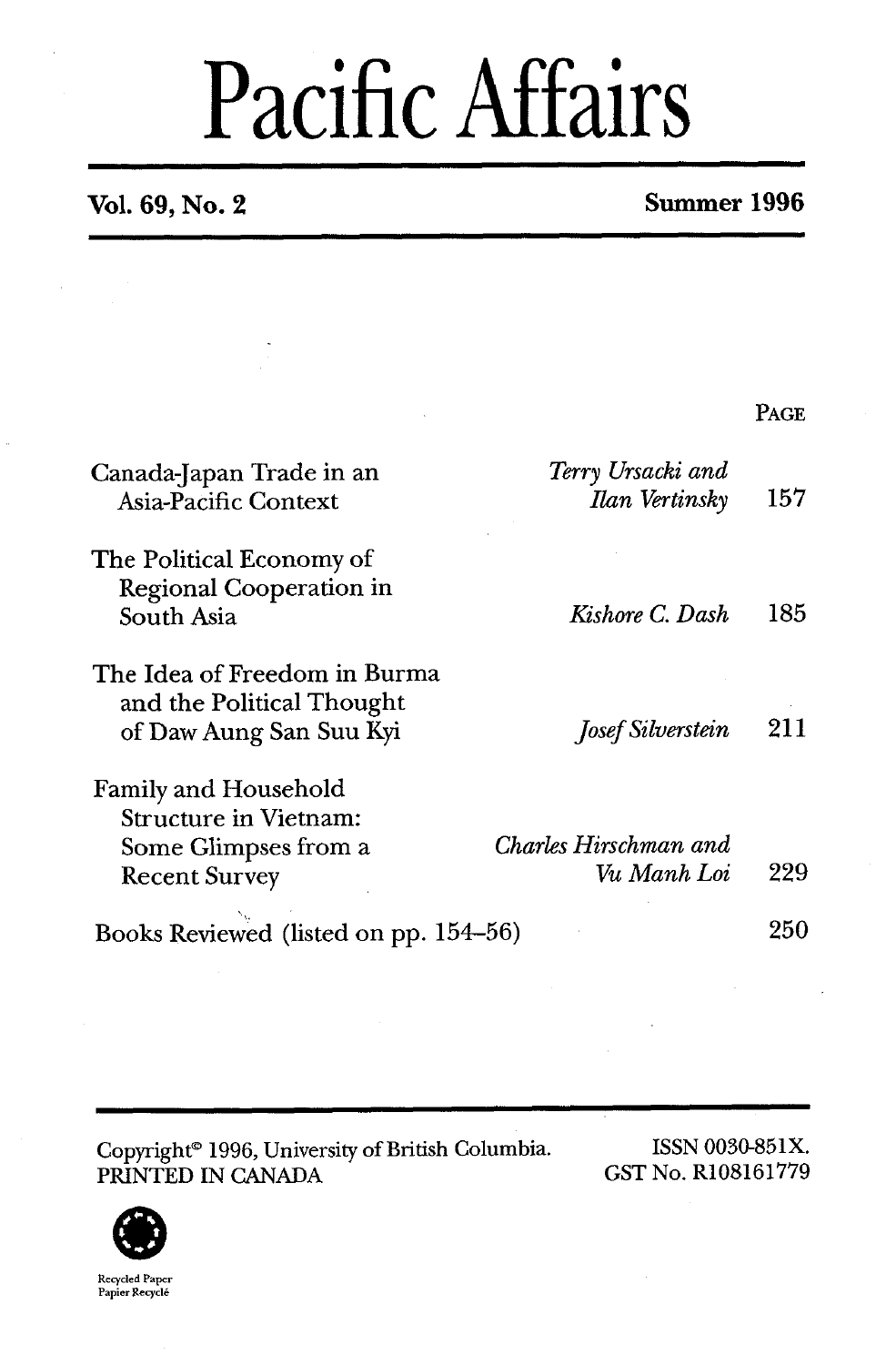#### **ABSTRACTS**

### **Canada-JapanTrade in an Asia-Pacific Context**

*Terry Ursacki and Ilan Vertinsky* 

This study examines the prospects for Canadian trade with Japan in light of three major influences: trends in the Japanese market, the U.S.-Japan trade dispute, and the increasing prominence of Japanese corporations in rapidly developing Asia. While Japan's market is likely to become more open as deregulation proceeds, its changing industrial structure and demographic profile will increasingly demand goods which Canada is ill positioned to provide. U.S.-Japan trade friction provides Japan with a constant temptation to show informal preference to the United States in trade and investment decisions, but more importantly every U.S. success in obtaining formal concessions through bilateral use of threats undermines the rule-based trading regime on which medium-sized open economies such as Canada depend. Asian economic growth will present new challenges to Canadian firms even to retain their existing sales as Japanese firms shift production offshore.

#### **The Political Economy of Regional Cooperation in South Asia**

*Kishore* **C.** *Dash* 

Will economic interests drive the South Asian countries toward greater cooperation? Or will the continuing political tensions among South Asian countries and the low-intensity, informal war between India and Pakistan over Kashmir deprive the region of a historic opportunity to achieve cooperative development in the post-cold war era? This article explores these questions by examining (a) the domestic political and economic dynamics of South Asian countries in order to underline impediments and opportunities for expansion of regional cooperation, (b) the current level of these countries' economic interactions and potential for regional economic interdependence, and (c) international compulsions. The analysis suggests that to the extent that political tensions remain unresolved, any substantial growth of regional economic cooperation is unlikely. Rather, regional cooperation in South Asia will pass through a stop-and-go pattern of growth in which state-directed, limited, pragmatic cooperation on specific techno-economic issues is possible over a period of time.

#### **The Idea of Freedom in Burma and the Political Thought of**  Daw Aung **San Suu Kyi**

*Josef Silverstein* 

This is an examination of the roots of the modern idea of freedom in Burma and its role in the present contest between the military rulers, who deny the modern version and, instead, seek to impose a permanent dictatorship devoid of political and social freedom, and Daw Aung San Suu Kyi, who stands for the restoration of freedom and democracy through peaceful and legal means. The essay examines the two roots of the modern idea of freedom: Buddhism and modern liberal thought and their merger to form the modern idea. It concludes with an examination of the political ideas and writings of Daw Aung San Suu Kyi. Based on modern Burmese thought, she speaks to the people in terms they understand and respond to. It is argued that she, and not her military opponents, discusses ideas that the people share and offers goals they peacefully struggle to achieve.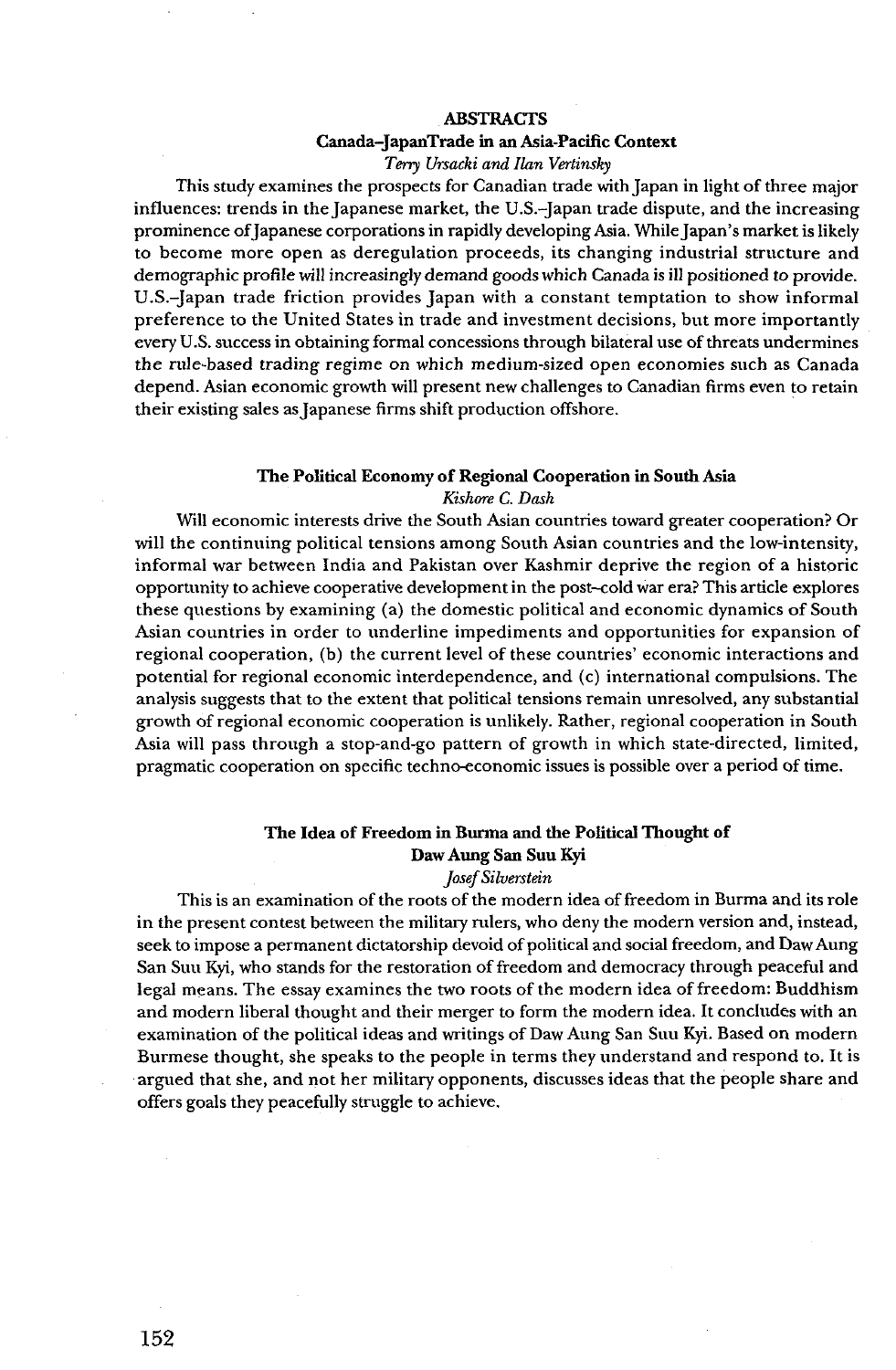#### **Family and Household Structure**  in **Vietnam: Some Glimpses from a Recent Survey**  *Charles Hirschman and Vu Manh Loi*

The conventional portrait of Vietnamese family structure, both in popular discourse and in much of the scholarly literature, resembles the East Asian Confucian model with patrilineal and patrilocal traditions. Data from a recent sample survey in rural and urban areas of Vietnam show more complex patterns with independent living arrangements more common than shared residence with either the father's or mother's family. Social ties between adults and their nearby, but non-CO-resident, parents are very close for both men and women, but men have more frequent contact with their parents than do women. Vietnamese family organization appears to have elements of both the East Asian Confucian tradition and the bilateral family structure that characterizes Southeast Asian societies.

|                                                                                                                                                                                                                                                                                                                                       | The New Zealand Journal of History                                                                                                |  |
|---------------------------------------------------------------------------------------------------------------------------------------------------------------------------------------------------------------------------------------------------------------------------------------------------------------------------------------|-----------------------------------------------------------------------------------------------------------------------------------|--|
|                                                                                                                                                                                                                                                                                                                                       | Editors: Judith Binney and M.P.K. Sorrenson                                                                                       |  |
|                                                                                                                                                                                                                                                                                                                                       | Vol. 29, No. 2, October 1995 contains:                                                                                            |  |
| Donald Denoon                                                                                                                                                                                                                                                                                                                         | Settler Capitalism Unsettled                                                                                                      |  |
| <b>Ian Barber</b>                                                                                                                                                                                                                                                                                                                     | Between Biculturalism and Assimilation: The Changing Place of<br>Maori Culture in the Twentieth-Century New Zealand Mormon Church |  |
| John E. Martin                                                                                                                                                                                                                                                                                                                        | Unemployment, Government and the Labour Market in New Zealand,<br>1860-1890                                                       |  |
| Paul Monin                                                                                                                                                                                                                                                                                                                            | The Maori Economy of Hauraki 1840-1880                                                                                            |  |
| Susan Moller Okin                                                                                                                                                                                                                                                                                                                     | Gender and Relativism in Recent Feminist Historical Scholarship                                                                   |  |
| The New Zealand Journal of History is published twice yearly, in April and October, by<br>The University of Auckland. Subscription rates for 1996, payable in advance, post free:<br>Domestic \$24.00 (incl. GST); Overseas \$NZ35.00. Back numbers available: \$8.00<br>(incl. GST) per issue in New Zealand and \$NZ10.00 overseas. |                                                                                                                                   |  |
| Subscriptions and all business correspondence should be addressed to the Business<br>Manager, New Zealand Journal of History, History Department, The University of<br>Auckland, Private Bag 92019, Auckland, New Zealand.                                                                                                            |                                                                                                                                   |  |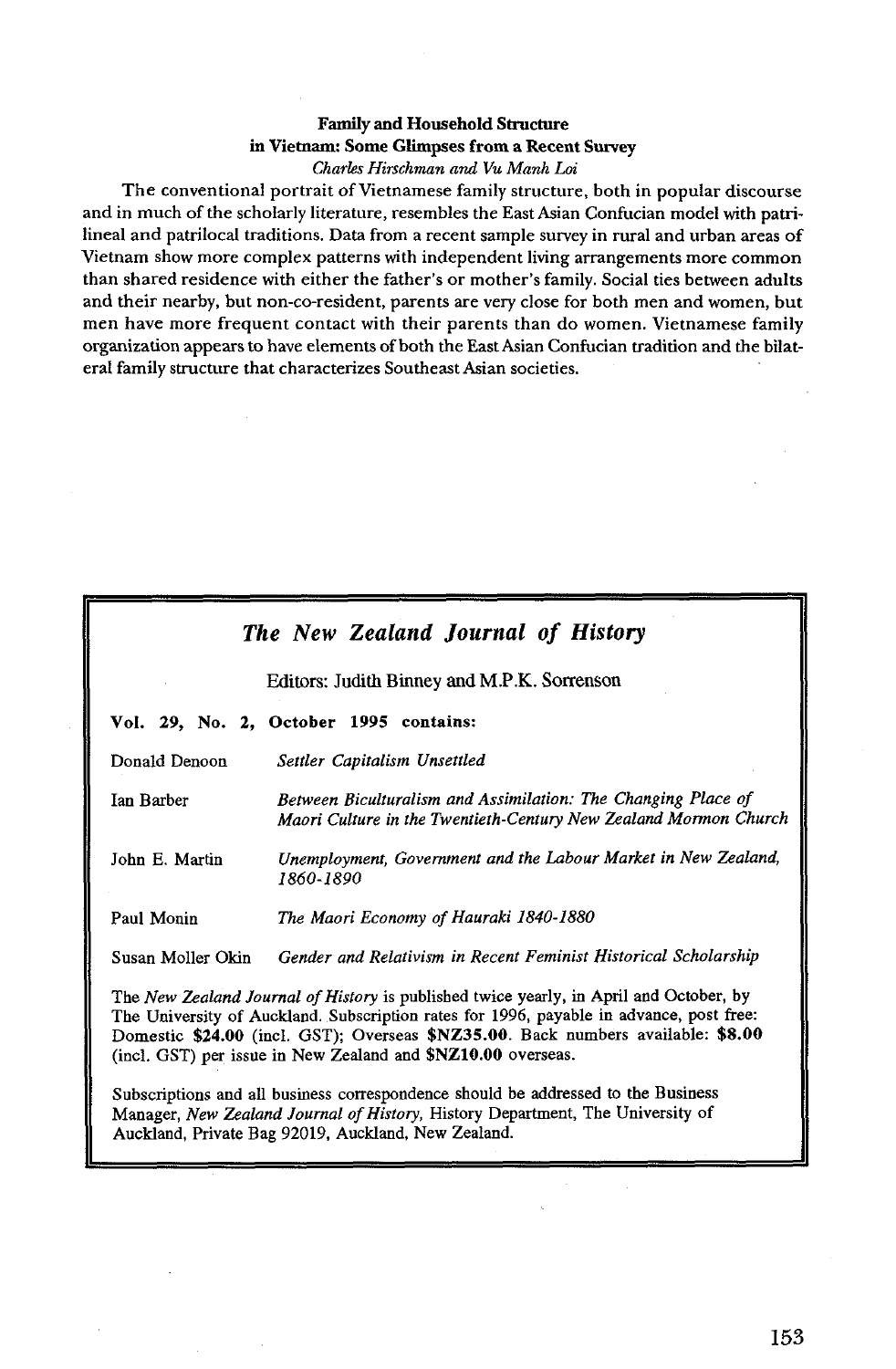#### **BOOKS REVIEWED IN THIS ISSUE**

#### **Asia General**

| REDISCOVERING RUSSIA IN ASIA:                                                                      |                       |     |
|----------------------------------------------------------------------------------------------------|-----------------------|-----|
| Siberia and the Russian Far East.                                                                  |                       |     |
| Edited by Stephen Kotkin and David Wolff.                                                          | Gaye Christoffersen   | 251 |
| THE FRAGMENTATION OF AFGHANISTAN:                                                                  |                       |     |
| State Formation and Collapse in the                                                                | Milan Hauner 253      |     |
| International System. By Barnett R. Rubin                                                          |                       |     |
| <b>MERCHANTS AND FAITH: Muslim Commerce</b>                                                        |                       |     |
| and Culture in the Indian Ocean.                                                                   | Andre Wink 254        |     |
| By Patricia Risso.                                                                                 |                       |     |
| China and Inner Asia                                                                               |                       |     |
| Strategic Management of the China Venture                                                          |                       |     |
| By Paul Steidlmeier.                                                                               | Pitman Potter 255     |     |
| CHINA'S ENERGY STRATEGY: Economic Structure,                                                       |                       |     |
| Technological Choices, and Energy                                                                  |                       |     |
| Consumption. By Xiannuan Lin.                                                                      | Ralph W. Hueneman     | 257 |
| BAMBOO STONE: The Evolution of a Chinese                                                           |                       |     |
| Medical Elite. By Karen Minden.                                                                    | <b>Bruce Esposito</b> | 257 |
| MOBILIZING THE MASSES: Building Revolution in Henan.                                               |                       |     |
| By Odoric Y. K. Wou.                                                                               | Roger V. Des Forges   | 259 |
| CULTURAL REALISM: Strategic Culture and Grand Strategy                                             |                       |     |
| in Chinese History. By Alastair Iain Johnston                                                      | Joanna Waley-Cohen    | 261 |
| THE GRAND SCRIBE'S RECORDS: Volume I:                                                              |                       |     |
| The Basic Annals of Pre-Han China.                                                                 |                       |     |
| By Ssu-ma Ch'ien. Translated by Tsai-fa Chen,                                                      |                       |     |
|                                                                                                    |                       |     |
| Zongli Lu, William H. Neinhauser, Jr. and Robert Reynolds.<br>Edited by William H. Nienhauser, Ir. | Gary Arbuckle 263     |     |
| THE GRAND SCRIBE'S RECORDS: Volume VII:                                                            |                       |     |
|                                                                                                    |                       |     |
| The Memoirs of Pre-Han China.                                                                      |                       |     |
| By Ssu-ma Ch'ien. Translated by Tsai-fa Cheng,                                                     |                       |     |
| Zongli Lu, William H. Neinhauser, Jr., Robert Reynolds,                                            |                       |     |
| and Chiu-Ming Chan. Edited by William H. Nienhauser, Jr.                                           | Gary Arbuckle         | 263 |
|                                                                                                    |                       |     |
| <b>Northeast Asia</b>                                                                              |                       |     |
| THE UNITED STATES AND NORTHEAST ASIA.                                                              |                       |     |
| By Robert H. Puckett.                                                                              | Wenran Jiang          | 265 |
| DIVERSITY IN JAPANESE CULTURE AND LANGUAGE.                                                        |                       |     |
| By John C. Maher and Gaynor Macdonald.                                                             | James E. Roberson     | 266 |
| CULTURAL NATIONALISM IN CONTEMPORARY JAPAN:                                                        |                       |     |
| A Sociological Enquiry. By Kosaku Yoshino.                                                         | Scott Clark           | 267 |
| South Asia                                                                                         |                       |     |
|                                                                                                    |                       |     |
| INDIAN COMMUNISM: Opposition, Collaboration,<br>and Institutionalization. By Ross Mallick.         | Yogesh Grover         | 268 |
| THE EXPERIENCE OF POVERTY: Fighting                                                                |                       |     |
| for Respect and Resources in Village India.                                                        |                       |     |
| By Tony Beck.                                                                                      | Harry Blair           | 270 |
| GOVERNMENT AND POLITICS IN SOUTH ASIA.                                                             |                       |     |
| By Craig Baxter.                                                                                   | Pratap Bhanu Mehta    | 271 |
|                                                                                                    |                       |     |

 $\bar{z}$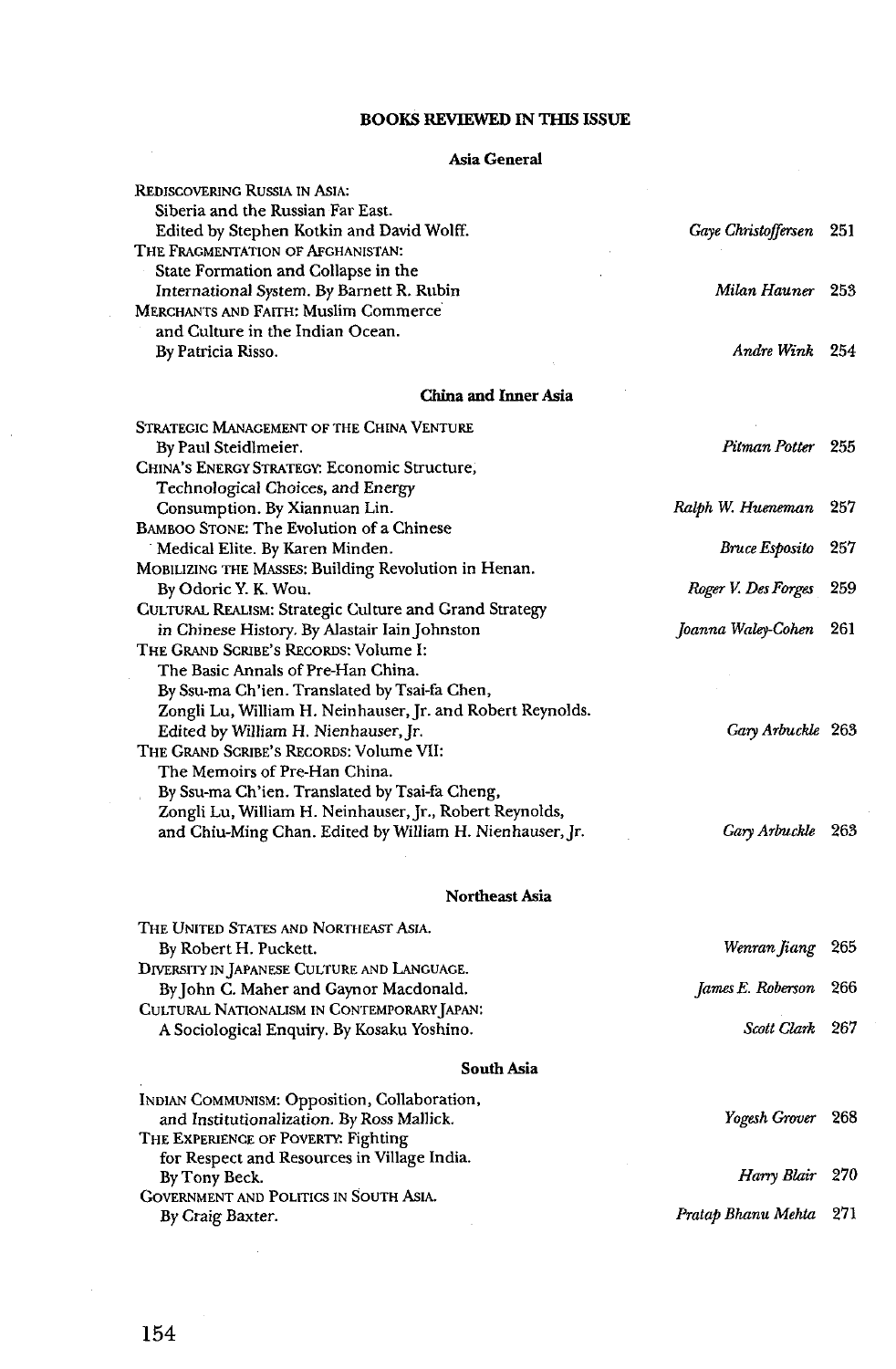| Swami Sahajanand and the Peasants                            |                            |     |
|--------------------------------------------------------------|----------------------------|-----|
| OF JHARKHAND: A View from 1941.                              |                            |     |
| Edited by Walter Hauser.                                     | Stuart Corbridge           | 272 |
| PAKISTAN 1995. Edited by Charles H. Kennedy                  |                            |     |
| and Rasul Bakhsh Rais.                                       | Craig Baxter               | 274 |
| THE 'TRADITIONAL HOMELANDS' OF THE TAMILS:                   |                            |     |
| Separatist Ideology in Sri Lanka:                            |                            |     |
| A Historical Appraisal. By K. M. De Silva                    | Partha S. Ghosh 275        |     |
| S. J. V. Chelvanayakam and the Crisis of Sri Lankan          |                            |     |
| TAMIL NATIONALISM, 1947-1977: A Political Biography.         |                            |     |
| By A. Jeyaratnam Wilson.                                     | Patrick Peebles            | 277 |
| Southeast Asia                                               |                            |     |
| The Mega-urban Regions of Southeast Asia.                    |                            |     |
| Edited by T. G. McGee and Ira M. Robinson.                   | Yue-Man Yeung 278          |     |
| SOUTH-EAST ASIA'S ENVIRONMENTAL FUTURE:                      |                            |     |
| The Search for Sustainability.                               |                            |     |
| Edited by Harold Brookfield and Yvonne Byron.                | Geoffrey B. Hainsworth 280 |     |
| MACROECONOMIC MANAGEMENT IN SOUTHEAST ASIA'S                 |                            |     |
| TRANSITIONAL ECONOMIES. Edited by Manuel F. Montes,          |                            |     |
| Romeo A. Reyes and Somsak Tambunlertchai.                    | Geoffrey B. Hainsworth     | 281 |
| THE UNITED STATES AND THE STRUGGLE FOR SOUTHEAST             |                            |     |
| Asia, 1945-1975. By Alan J. Levine.                          | Anthony Short              | 282 |
| THE MEKONG DELTA: Ecology, Economy,                          |                            |     |
| and Revolution, 1860-1960.                                   |                            |     |
| By Pierre Brocheux.                                          | Hy V. Luong                | 283 |
| BACKFIRE: The CIA's Secret War in Laos and                   |                            |     |
| Its Link to the War in Vietnam.                              |                            |     |
| By Roger Warner.                                             | Alfred W. McCoy 284        |     |
| THE BURMESE CONNECTION: Illegal Drugs and the                |                            |     |
| Making of the Golden Triangle.                               |                            |     |
| By Ronald D. Renard                                          | Chao-Tzang Yawnghwe        | 286 |
| AGRARIAN REFORM IN THE PHILIPPINES:                          |                            |     |
| Democratic Transitions and Redistributive Reform.            |                            |     |
| By Jeffrey M. Riedinger.                                     | Philip F. Kelly            | 288 |
| <b>URBAN USURPATION: From Friar Estates</b>                  |                            |     |
| to Industrial Estates in a Philippine Hinterland.            |                            |     |
| By John P. McAndrew.                                         | Philip F. Kelly            | 289 |
| THE ANTI-MARCOS STRUGGLE: Personalistic Rule                 |                            |     |
| and Democratic Transition in the Philippines.                |                            |     |
| By Mark R. Thompson.                                         | David Wurfel               | 291 |
| BORNEO LOG: The Struggle for Sarawak's Forests.              |                            |     |
| By William W. Bevis.                                         | Rodolphe De Koninck        | 292 |
| <b>Australasia and the Pacific Regions</b>                   |                            |     |
| THE FAR EAST AND AUSTRALASIA: 27th Edition                   |                            |     |
| Contributors                                                 | John Barker                | 294 |
| VIETNAM: The Australian Dilemma.                             |                            |     |
| By Terry Burstall.                                           | Carl Bridge                | 296 |
| STRATEGIC INVOLVEMENT AND INTERNATIONAL PARTNERSHIP:         |                            |     |
| Australia's Post-1975 Relations with Cambodia,               |                            |     |
| Laos and Vietnam. By Pheuiphanh Ngaosyvathn.                 | Carlyle A. Thayer          | 297 |
| HOW "NATIVES" THINK: About Captain Cook, for Example         |                            |     |
| By Marshall Sahlins.                                         | John Barker                | 297 |
| THE PREHISTORIC EXPLORATION AND COLONISATION OF THE PACIFIC. |                            |     |
| By Geoffrey Irwin.                                           | Brian Chisholm 299         |     |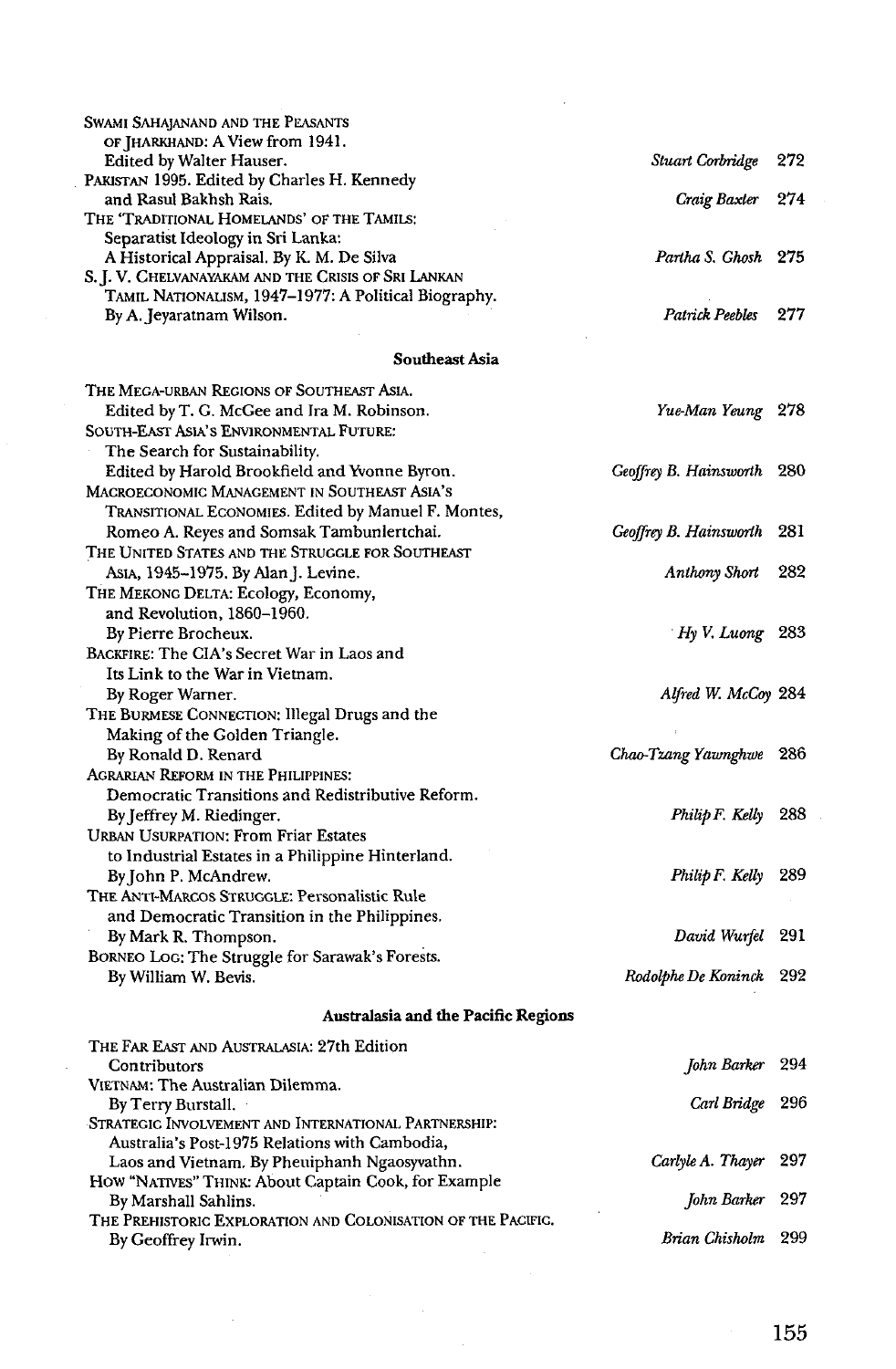| <b>SUSTAINABLE DEVELOPMENT OF SMALL ISLAND ECONOMIES.</b> |                    |      |
|-----------------------------------------------------------|--------------------|------|
| By Hiroshi Kakazu.                                        | James Mak          | 300  |
| HARDLY EVER A DULL MOMENT.                                |                    |      |
| By E. K. Fisk.                                            | Robert Kubicek     | -301 |
| THE NEW ASIAN IMMIGRATION IN LOS ANGELES                  |                    |      |
| AND GLOBAL RESTRUCTURING. Edited by Paul Ong,             |                    |      |
| Edna Bonacich and Lucie Cheng.                            | Terry G. McGee     | 303  |
| DEMOCRACY ON TRIAL: Japanese American Evacuation          |                    |      |
| and Relocation in World War II.                           |                    |      |
| By Page Smith.                                            | Taeko Hiraishi     | 304  |
| <b>Briefly Noted</b>                                      |                    |      |
| BEYOND THE GREAT WALL: Urban Form                         |                    |      |
| and Transformation on the Chinese Frontiers.              |                    |      |
| By Piper Rae Gaubatz.                                     | Ralph W. Huenemann | 305  |

MALAY PEASANTS COPING WITH THE WORLD: Breaking the Community Circle? By Rodolphe De Koninck.

*Geoffrey B. Hainswurth* **306** 

#### **CONTRIBUTORS TO THIS ISSUE**

- TERRY URSACKI is an Associate Professor in the Faculty of Management at the University of Calgary. His most recent book is *The* Long *and Short of Canada-Korea Economic Relations: Analysis and Recommendations* (Kingston, John Deutch Institute for the Study of Economic Policy, Queen's University, **1994),** with I. Vertinsky, T. Oum and **K** C. Dong.
- ILAN VERTINSKY is amember of the Institute of Asian Research, and Vinod Sood Professor of International Business Studies at the University of British Columbia. He is also a senior fellow and director of the Centre for International Business Studies at the same university. His latest book, *Japanese Economic Policies and Growth: Implications for Businesses in Canada and North America* (Edmonton: University of Alberta, 1994) was co-authored with Masao Nakamura.
- &SHORE C. DASH is a Visiting Fellow in the Program of International Economics and Politics at the East-West Center, Honolulu.
- JOSEF SILVERSTEIN is Professor Emeritus, Department of Political Science, Rutgers University, New Brunswick, N. J. (The Political Legacy of Aung San, rev. ed. Ithaca: Cornell University Southeast Asia **1993** Program, **161** pp.)
- CHARLES HIRSCHMAN is Professor in and Chair of the Department of Sociology, University of Washington, Seattle.
- VU MANH LOI is a Ph.D. Candidate in the Department of Sociology, University of Washington, Seattle.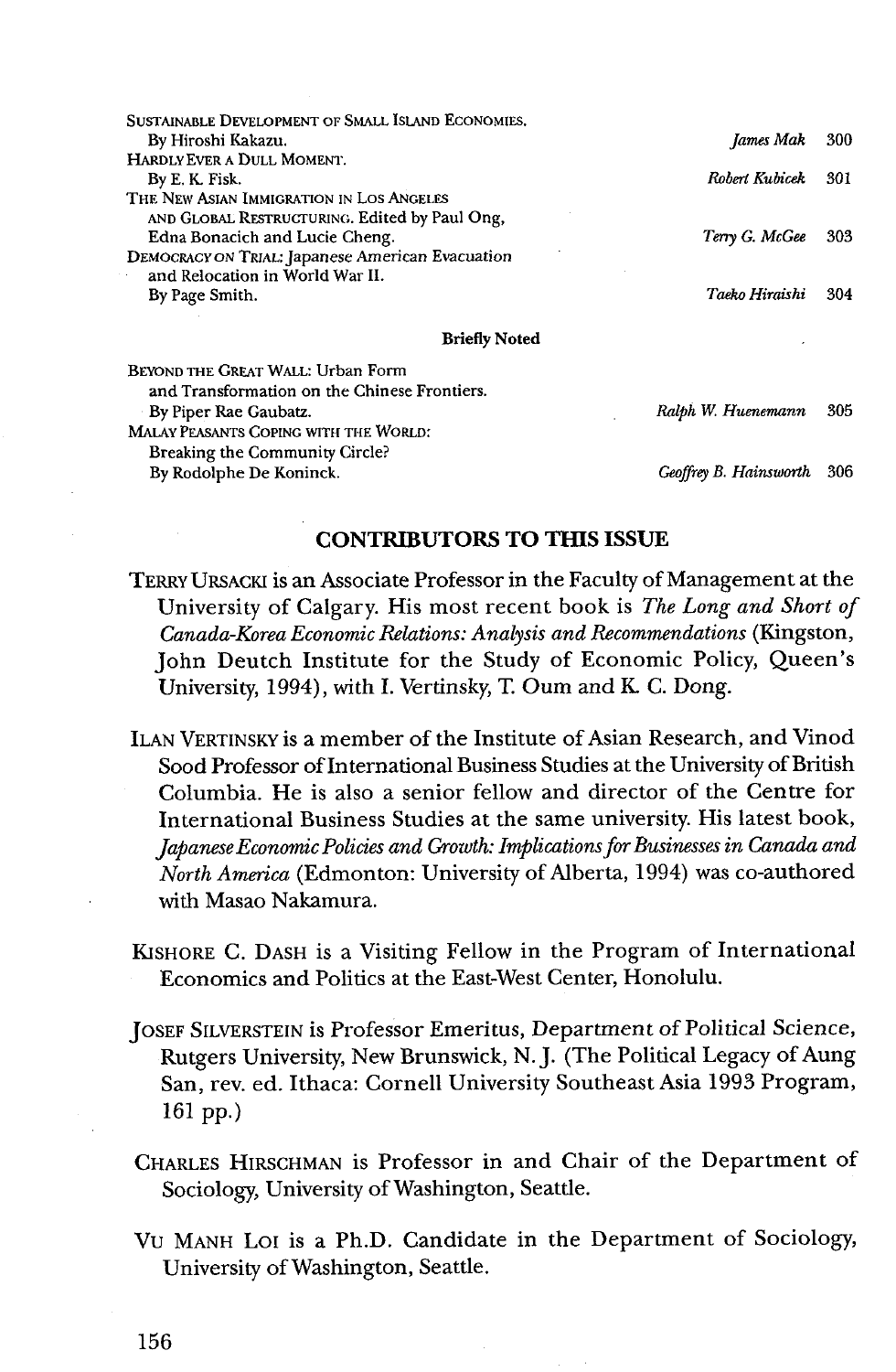# Pacific Affairs

**Vol. 69, No. 3 Fall 1996** 

|                                                                                                                    |                  | <b>PAGE</b> |
|--------------------------------------------------------------------------------------------------------------------|------------------|-------------|
| <b>False Starts, Succession Crises,</b><br>and Regime Transition:<br><b>Flirting with Openness in</b><br>Indonesia | Jacques Bertrand | 319         |
| The Greening of Burma: Political<br>Rhetoric or Sustainable Development                                            | Raymond Bryant   | 341         |
| The Japanese Communist Party:<br>Organization and Resilience in<br>the Midst of Adversity                          | Lam Peng Er      | 361         |
| Alternative Visions of Security<br>in the Asia-Pacific                                                             | Sheldon W. Simon | 381         |
| Books Reviewed (listed on pp. 314–316)                                                                             |                  | 397         |

Copyright<sup>®</sup> 1996, University of British Columbia. ISSN 0030-851X.<br>
ISSN 0030-851X.<br>
ISSN 0030-851X. PRINTED IN CANADA

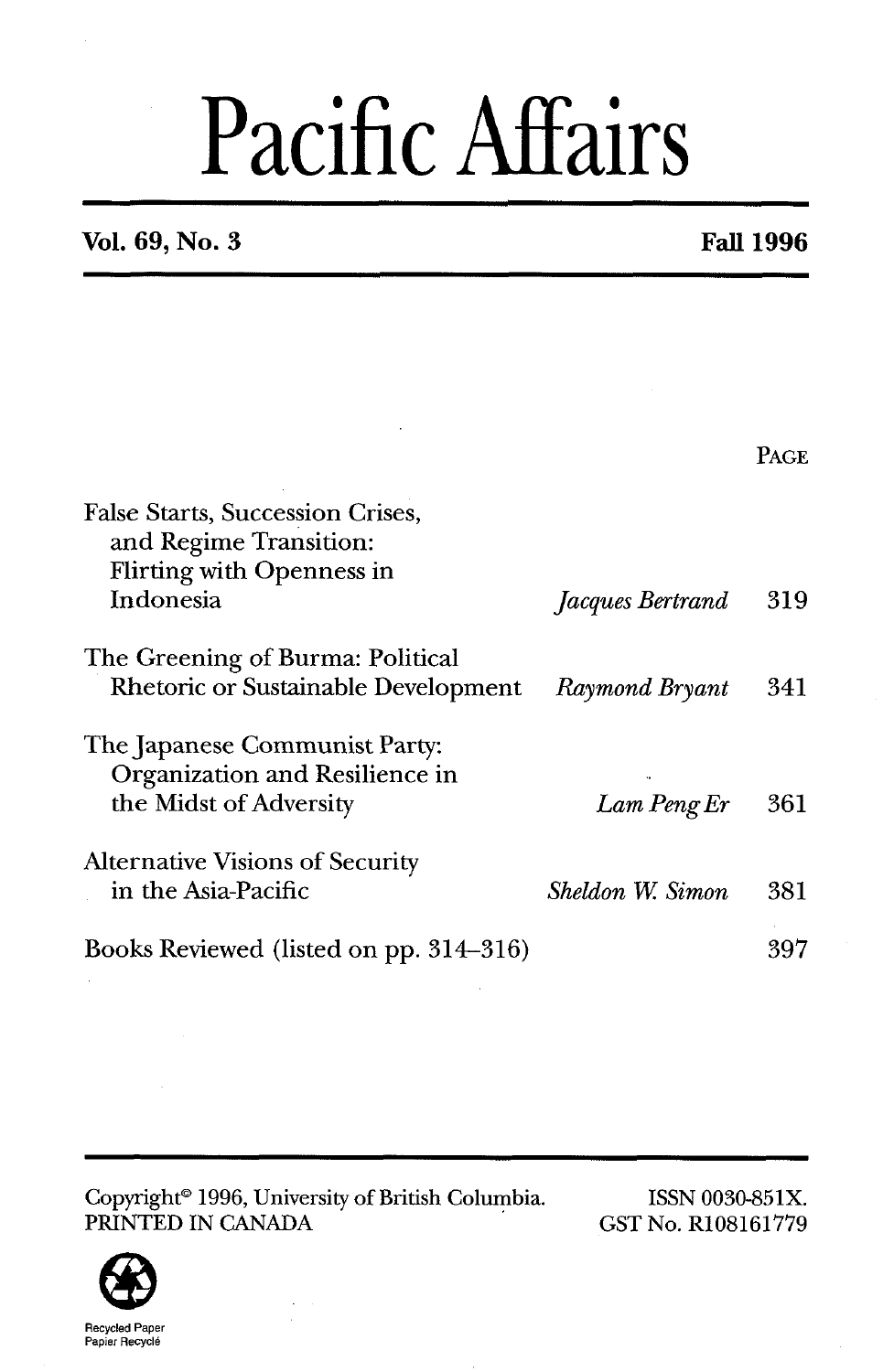#### **ABSTRACTS**

#### **False Starts, Succession Crises, and Regime Transition:**  Flirthg **with Openness in Indonesia**

*Jaques Bertrand* 

Between 1990 and 1994, Indonesia experienced a period of relative openness *(keterbukaan)* of its political system. This paper tries to explain why the Indonesian government engaged in a process of liberalization which was abruptly reversed in the summer of 1994. It argues that the crisis of succession was a strong motivator for Suharto to support liberalization, as a means of assessing the viability of the New Order's institutions after his departure, of testing the support for potential successors, and of containing the military's role in the succession process. It adds to the literature on regime transitions by offering an explanation for "false starts" towards regime change. Specifically, it supports the view that liberalization can occur in the absence of significant societal pressures and is usually preceded by a split in the elite. In addition, it can be used as a tactic to resolve some of the dilemmas that succession crises create.

#### **The Greening of Burma: Political Rhetoric or Sustainable Development**  *Raynwnd Bryant*

The implementation of "sustainable development" policies is an inescapably political process. This paper uses a Burmese study to explore some of the implications of this situation. Burma's military rulers are introducing a series of reforms centred on the forestry sector in keeping with commitments made at the 1992 Earth Summit. These reforms include notably a new Forest Law, a major reforestation project in the central Dry Zone, and a new interdepartmental management structure to enhance coordinated state activity. In aggregate, these initiatives elaborate traditional "scientific" forestry so as to develop a "green image" for this politically-isolated regime. State intervention in aid of environmental conservation also facilitates enhanced political control over a potentially unruly population. Yet Burma's longstanding role as a natural-resource producing country, as well as its status as a "late developer" in the region, suggest that state-sponsored environmental destruction will continue to be the norm in the country. The paper concludes that "sustainable development" policies in Burma, **as** elsewhere in the Third World, will become practice only unevenly, reflecting the vicissitudes of political interests and power.

#### **The Japanese Communist Party: Organization and Resilience in the Midst of Adversity**

#### *Lam Peng Er*

Why is the Japanese Communist Party (JCP) able to sustain its electoral support in the mid-1990s despite the negative fallout from the Tiananmen Incident, the collapse of the Soviet Empire and the crisis of communism? A key reason is the JCP's adaptability and ability in promoting mass-based candidate support organizations (kôenkai) to mobilize electoral support. Similar to the other Japanese political parties and unlike the West European communist parties, the JCP too has adopted a mode of political mobilization often based primarily on personalities, patronage and social networks rather than policies and ideology. Thus the JCP has programmatic party organizations and service-based *k6enkai* that cater to different tendencies, interests and needs among the electorate. However, there are limits to this *k6enkai*  approach; it is difficult to woo support from voters who are not tied to its social networks. Unless and until the JCP is able to change its authoritarian image, the party is unlikely to significantly increase its popular support in a society that has accepted democratic norms in politics.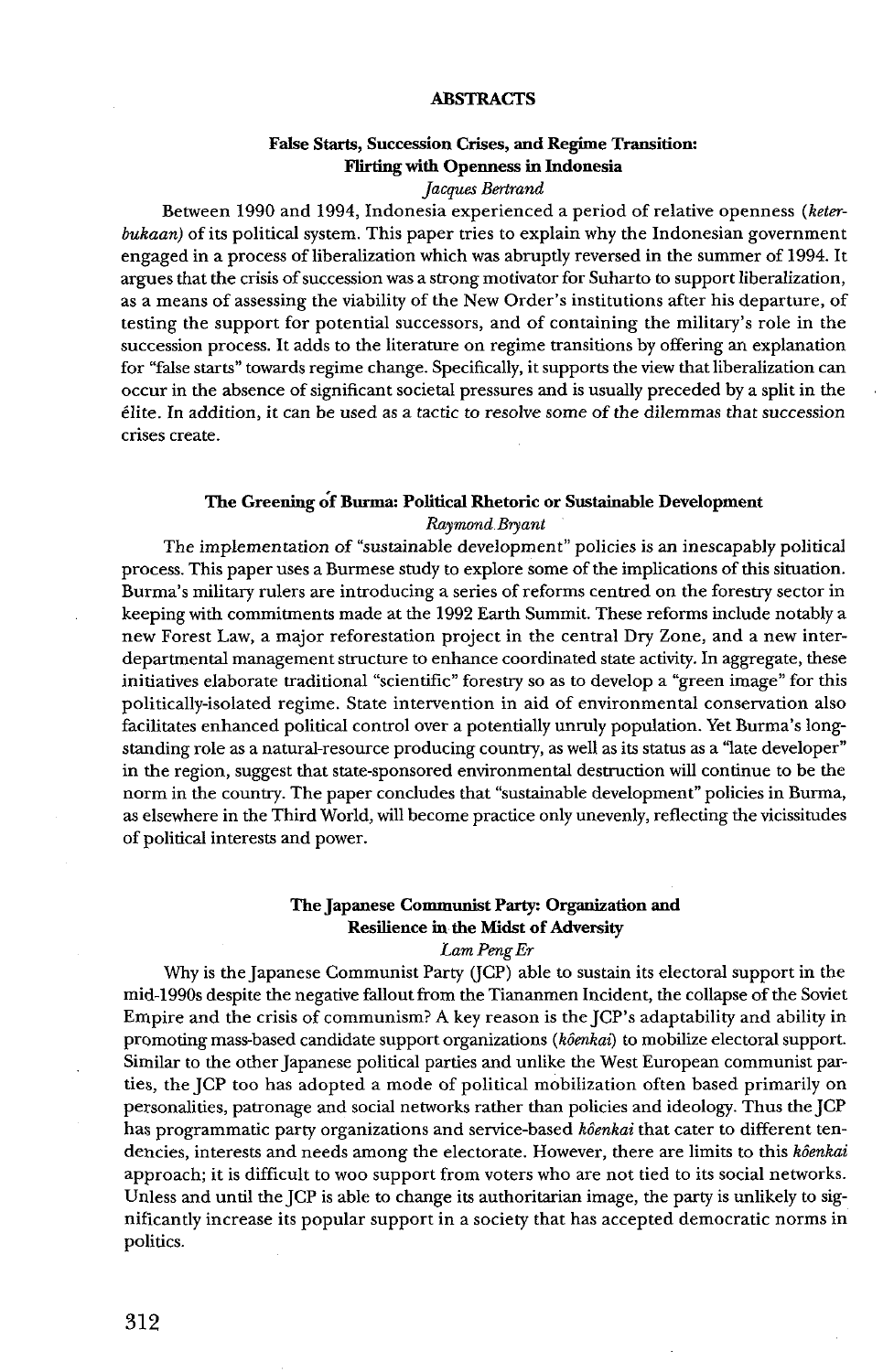#### **Alternative Visions of Security in the Asia-Pacific**

#### *Sheldon* **W.** *Simon*

The notion of an Asia-Pacific community is at best premature. Global economic pressures operate against closed regional systems; global democratization trends run up against the many variants of Asian authoritarianism; and subregional economic and security nodes are seen as more relevant to most nations' needs than broad Asian-Pacific concepts. Nevertheless, new security architectures are being created which permit Asia-Pacific states to discuss regionwide security concerns for the first time. Both at the governmental and nongovernmental levels new bodies -The **ASEAN** Regional Forum and the Council on Security Cooperation in the Asia-Pacific - have been created. Their purposes include the provision of early warnings for impending security conflicts and a search for common confidence-building, reassurance, and transparency measures. While these new arrangements are being developed, old security ties continue for the time being. U.S. forces deploy throughout the Asia-Pacific, facilitated by bases in Northeast Asia and limited port calls and joint exercises in Southeast Asia. This combination of reliance on old security partners and new pan-Asia-Pacific discussions portends an *inclusive*  regional approach to security that parallels developments in the economic realm - involving all major players rather than excluding outside actors.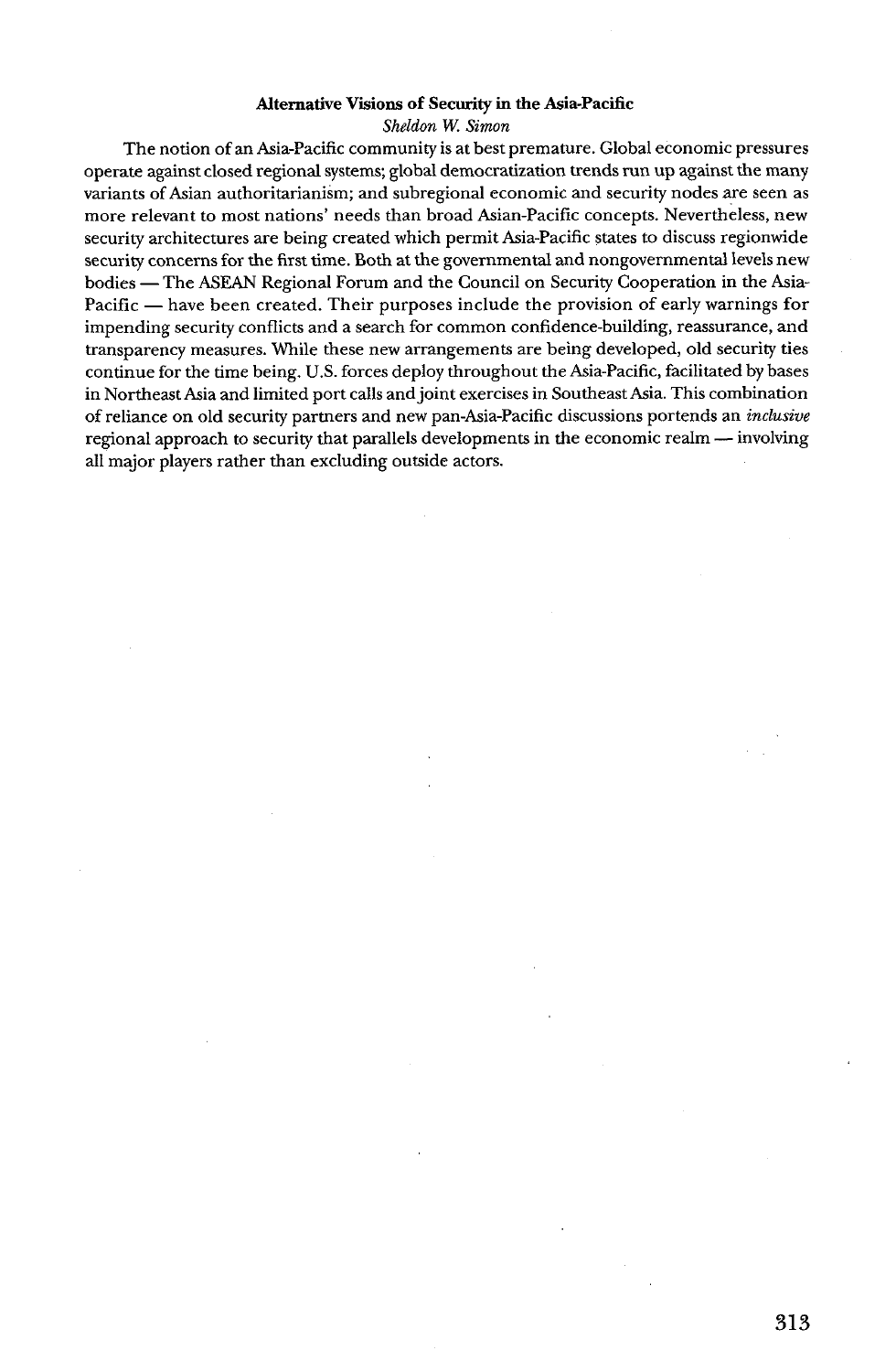#### **BOOKS REVIEWED IN THIS ISSUE**

#### **Asia General**

| MEGATRENDS ASIA: Eight Megatrends that              |                       |     |
|-----------------------------------------------------|-----------------------|-----|
| are Reshaping our World. By John Naisbitt.          | Philip Kelly          | 397 |
| Asia's Rural Cooperatives.                          |                       | 398 |
| Edited by K. K. Taimni.                             | A. H. Somjee          |     |
| <b>GLOBAL COMPETITIVENESS AND INDUSTRIAL GROWTH</b> |                       |     |
| IN TAIWAN AND THE PHILIPPINES.                      |                       | 400 |
| By Cheng-Tian Kuo.                                  | Stephan Haggard       |     |
| China and Inner Asia                                |                       |     |
| CHINESE WOMEN SPEAK.                                |                       |     |
| By Denyse Verschuur-basse.                          |                       |     |
| Translated by Elizabeth Rauch-Nolan.                | Yuen-Fong Woon 402    |     |
| CHINA AFTER SOCIALISM: In the                       |                       |     |
| Footsteps of Eastern Europe or East Asia?           |                       |     |
| Edited by Barrett L. McCormick and                  |                       |     |
| Jonathan Unger.                                     | Nina Halpern          | 403 |
| CULTURAL ENCOUNTERS ON CHINA'S ETHNIC FRONTIERS.    |                       |     |
| Edited by Stevan Harrell.                           | Millie Creighton      | 404 |
| NEW PERSPECTIVES ON THE CHINESE                     |                       |     |
| COMMUNIST REVOLUTION. Edited by                     |                       |     |
| Tony Saich and Hans van de Ven.                     | Michael Schoenhals    | 405 |
| PRIVATE BUSINESS AND ECONOMIC REFORM IN CHINA.      |                       |     |
| By Susan Young.                                     | Robert Y. Eng 407     |     |
| CENSORED BY CONFUCIUS: Ghost Stories                |                       |     |
| By Yuan Mei. Edited and Translated by               |                       |     |
| Kam Louie and Louise Edwards.                       | Philip Clart          | 408 |
| <b>GOVERNMENT AND POLITICS:</b>                     |                       |     |
| A Documentary History of Hong Kong.                 |                       |     |
| Edited by Steve Tsang.                              | Maurice D. Copithorne | 409 |
| TAIWAN: National Identity and                       |                       |     |
| Democratization. By Alan M. Wachman.                | Paul W. Hao           | 411 |
|                                                     |                       |     |
| Northeast Asia                                      |                       |     |
| STRUCTURE AND POLICY IN JAPAN AND                   |                       |     |
| THE UNITED STATES. By Peter F. Cowhey               |                       |     |
| and Mathew D. McCubbins.                            | J. Mark Ramseyer      | 412 |
| JAPAN IN THE POSTHEGEMONIC WORLD.                   |                       |     |
| Edited by Tsuneo Akaha and Frank Langdon.           | John Nelson           | 413 |
| Textiles and Industrial Transition in Japan.        |                       |     |
| By Dennis L. McNamara.                              | Leonard Lynn          | 414 |
| UNMASKING JAPAN TODAY: The Impact                   |                       |     |
| of Traditional Values on Modern Japanese            |                       |     |
| Society. By Fumie Kumagai, with the                 |                       |     |
| assistance of Donna J. Keyser.                      | Ofer Feldman          | 416 |
| DOING BUSINESS WITH THE JAPANESE:                   |                       |     |
| A Guide to Successful Communication,                |                       |     |
| Management, and Diplomacy.                          |                       |     |
| By Alan Goldman.                                    | Ofer Feldman          | 416 |
| <b>DISCOURSES OF THE VANISHING:</b>                 |                       |     |
| Modernity, Phantasm, Japan.                         |                       |     |
| By Marilyn Ivy.                                     | Marilyn Iwama         | 418 |

 $\sim$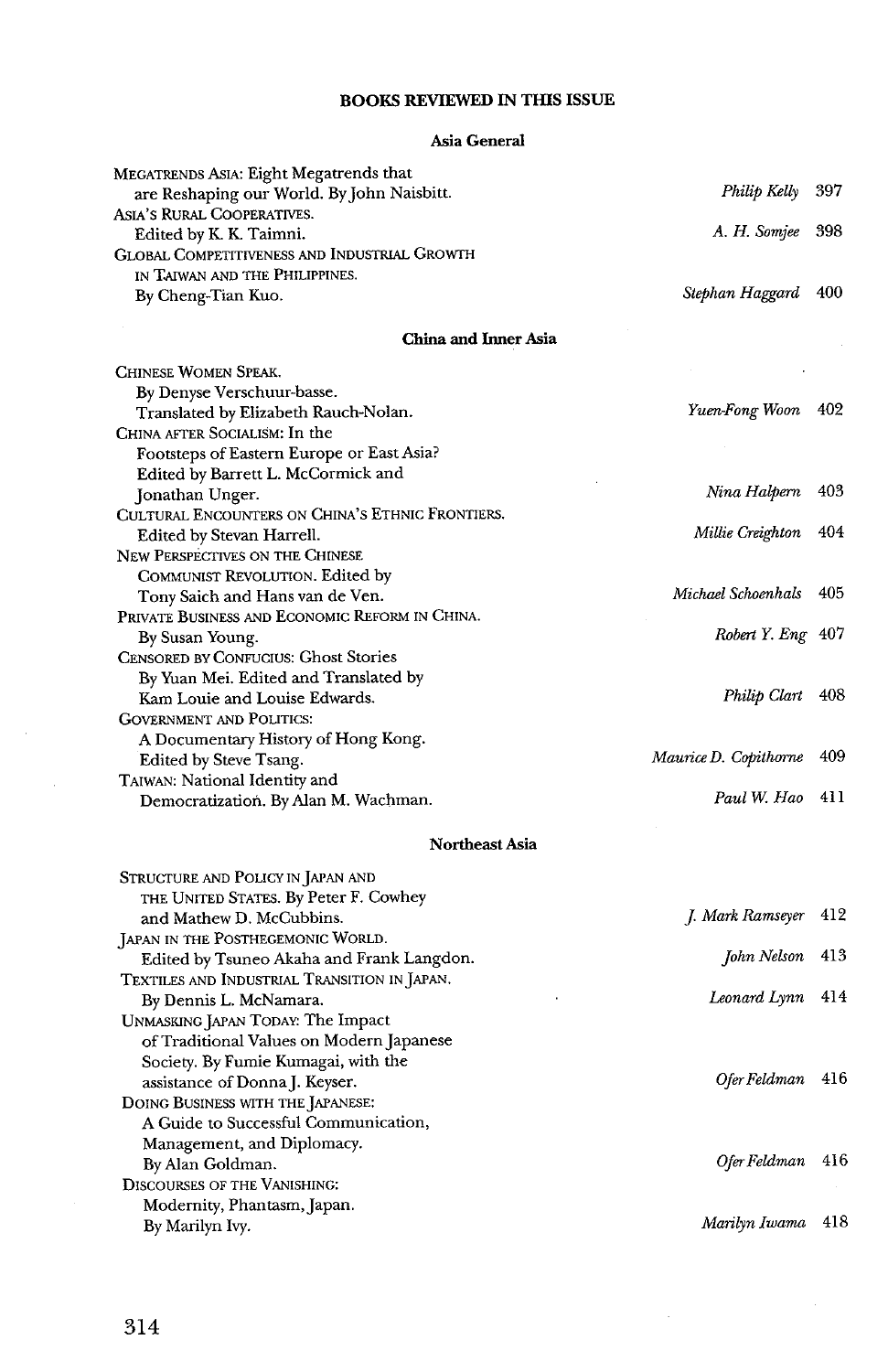| A New Woman of Japan: A Political                    |                         |     |
|------------------------------------------------------|-------------------------|-----|
| Biography of Kato Shidzue.                           |                         |     |
| By Helen M. Hopper.                                  | E. Patricia Tsurumi 419 |     |
| WESTERN WOMEN WORKING IN JAPAN:                      |                         |     |
| Breaking Corporate Barriers.                         |                         |     |
| By Nancy K. Napier and Sully Taylor.                 | Colin Noble 420         |     |
| <b>WRITING GROUND ZERO: Japanese</b>                 |                         |     |
| Literature and the Atomic Bomb.                      |                         |     |
| By John Whittier Treat.                              | Millie Creighton        | 422 |
| SENSO: The Japanese Remember the Pacific             |                         |     |
| War — Letters to the Editor of Asahi Shimbun.        |                         |     |
| Edited by Frank B. Gibney. Translated by             |                         |     |
| Beth Carey and Frank B. Gibney.                      | Colin Noble             | 423 |
| THE JAPANESE THEATRE: From Shamanistic               |                         |     |
| Ritual to Contemporary Pluralism.                    |                         |     |
| By Benito Ortolani.                                  | Richard Jones           | 425 |
| IKKI: Social Conflict and Political Protest          |                         |     |
| in Early Modern Japan. By James W. White.            | Brett L. Walker 426     |     |
| <b>STATE AND SOCIETY IN CONTEMPORARY</b>             |                         |     |
| KOREA. Edited by Hagen Koo.                          | Paul W. Kuznets 427     |     |
| DARK MOON: Eighth Army Special                       |                         |     |
| Operations in the Korean War.                        |                         |     |
| By Ed Evanhoe.                                       | Steven Hugh Lee 429     |     |
| THE KOREAN WAR: An International History.            |                         |     |
| By William Stueck.                                   | Steven Hugh Lee 429     |     |
| KOREAN DYNASTY: Hyundai and                          |                         |     |
| Chung Ju Yung. By Donald Kirk.                       | John Lie 431            |     |
| YANGBAN: Ri Chosen shakai no tokken kaiso. (Yangban: |                         |     |
| The Privileged Elite of Yi Korea).                   |                         |     |
| By Miyajima Hiroshi.                                 | Ronald Suleski          | 432 |
|                                                      |                         |     |

 $\sim$ 

#### **South Asia**

| THE EAGLE AND THE PEACOCK: U.S. Foreign      |                      |     |
|----------------------------------------------|----------------------|-----|
| Policy Toward India Since Independence.      |                      |     |
| By M. Srinivas Chary.                        | Arthur G. Rubinoff   | 434 |
| REGULATING REPRODUCTION IN INDIA'S           |                      |     |
| POPULATION: Efforts, Results, and            |                      |     |
| Recommendations. By K. Srinivasan.           | Mukesh Eswaran       | 435 |
| <b>GRASS ROOTS POLITICS IN INDIA:</b>        |                      |     |
| A Century of Political Evolution in Faizabad |                      |     |
| District. By Harold A. Gould.                | Dhirendra K. Vajpeyi | 437 |
| MASS RESISTANCE IN KASHMIR: Origins,         |                      |     |
| Evolution, Options. By Tahir Amin.           | Reeta C. Tremblay    | 438 |
| <b>MUSLIM COMMUNITIES OF SOUTH ASIA:</b>     |                      |     |
| Culture, Society, and Power.                 |                      |     |
| Edited by T. N. Madan.                       | Sheila McDonough     | 439 |
| SRI LANKAN FISHERMEN: Rural Capitalism       |                      |     |
| and Peasant Society. By Paul Alexander.      | Patrick Peebles      | 440 |
| THE HOME OF THE DANCING SIVAN: The           |                      |     |
| Traditions of the Hindu Temple in            |                      |     |
| Citamparam. By Paul Younger.                 | Anne-Marie Gaston    | 442 |
| THE PUNDITS: British Exploration of Tibet    |                      |     |
| and Central Asia. By Derek Waller.           | Reeta C. Tremblay    | 443 |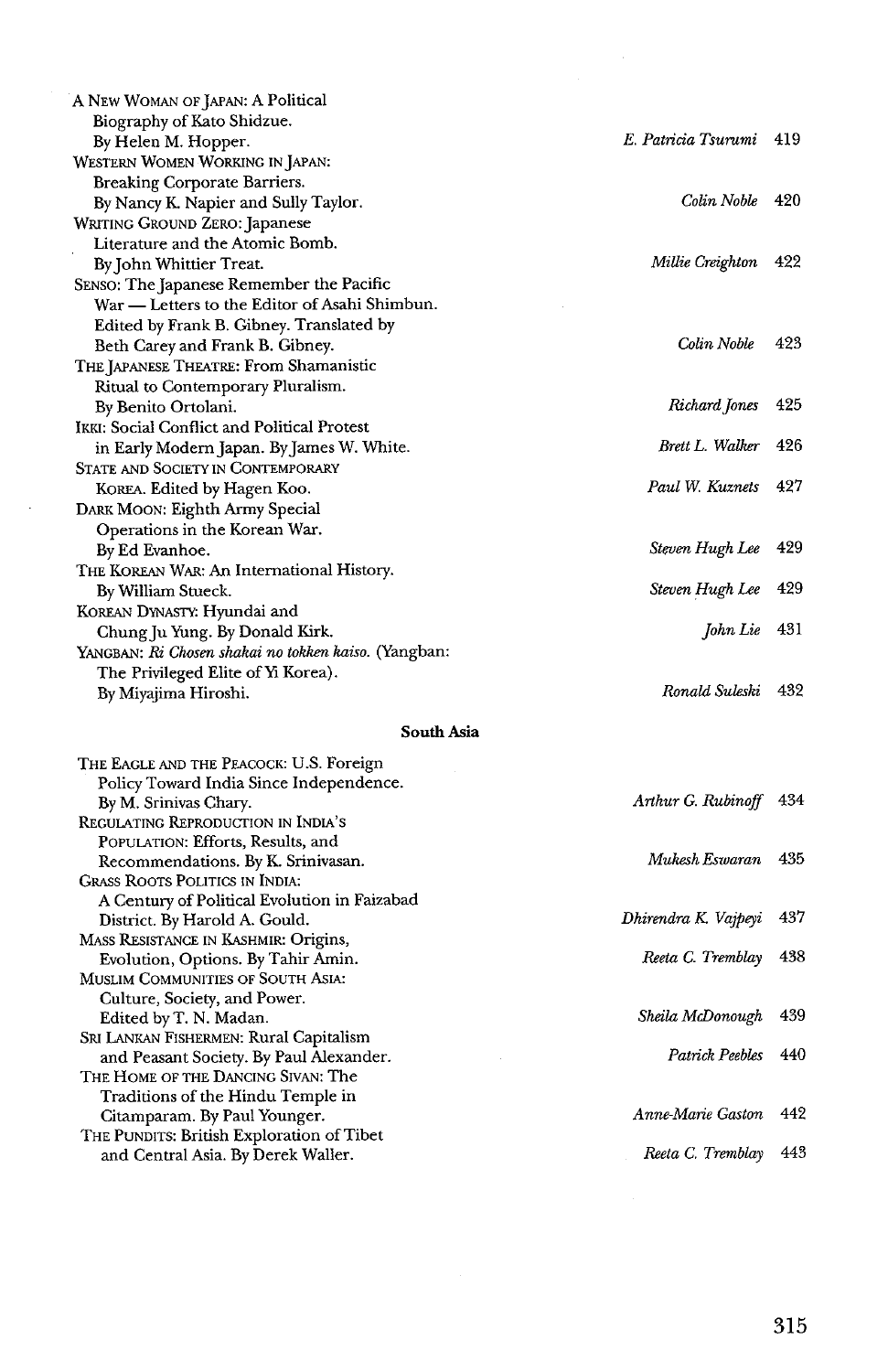#### **Southeast Asia**

| <b>GLOBALISATION AND THE ASEAN</b>              |                         |     |
|-------------------------------------------------|-------------------------|-----|
| PUBLIC SECTOR. Edited by Sirajuddin H. Salleh   |                         |     |
| and Ledivina V. Carino.                         | Gordon P. Means 445     |     |
| VIETNAM: Revolution in Transition.              |                         |     |
| By William J. Duiker.                           | Van Nguyen-Marshall 446 |     |
| PROPAGANDA, POLITICS, AND VIOLENCE              |                         |     |
| IN CAMBODIA: Democratic Transition under        |                         |     |
| United Nations Peacekeeping. Edited by          |                         |     |
| Steven Heder and Judy Ledgerwood.               | Martin Collacott 447    |     |
| 'A STRONG SHOWING': Britain's Struggle for      |                         |     |
| Power and Influence in Southeast Asia           |                         |     |
| 1942-1950. By Rolf Tanner.                      | <b>Brook Barrington</b> | 449 |
| UN PEACEKEEPING IN CAMBODIA:                    |                         |     |
| UNTAC's Civil Mandate.                          |                         |     |
| By Michael W. Doyle.                            | David Ashley            | 450 |
| CAMBODIA: The Legacy and Lessons of             |                         |     |
| UNTAC. By Trevor Findlay.                       | David Ashley            | 450 |
| PEACE-KEEPING IN A PEACE PROCESS:               |                         |     |
| The Case of Cambodia.                           | David Ashley            | 450 |
| <b>Australasia and the Pacific Regions</b>      |                         |     |
| <b>OPERATION CROSSROADS: The Atomic</b>         |                         |     |
| Tests at Bikini Atoll. By Jonathan M. Weisgall. | James A. Boutilier 453  |     |
| HE ALO A HE ALO: Face to Face: Hawaiian         |                         |     |
| Voices on Sovereignty. Edited by                |                         |     |
| Roger MacPherson Furrer.                        | Michele D. Dominy       | 454 |
| PACIFIC 2010: Challenging the Future.           |                         |     |
| Edited by Rodney V. Cole.                       | Mike Evans              | 455 |
| LITERACY, EMOTION, AND AUTHORITY:               |                         |     |
| Reading and Writing on a Polynesian Atoll.      |                         |     |
| By Niko Besnier.                                | Lamont Lindstrom 457    |     |
| THE UNITED STATES IN THE PACIFIC:               |                         |     |
| Private Interests and Public Policies,          |                         |     |
| 1784-1899. By Donald D. Johnson, with           |                         |     |
| Gary Dean Best.                                 | Barrie Macdonald 458    |     |
| <b>Briefly Noted</b>                            |                         |     |

THE RED MIRROR: Children of China's Cultural Revolution. By Chihua Wen. Edited by Bruce Jones.

 $\mathcal{L}$ 

 $\bar{z}$ 

*Stanley Rosen* **459**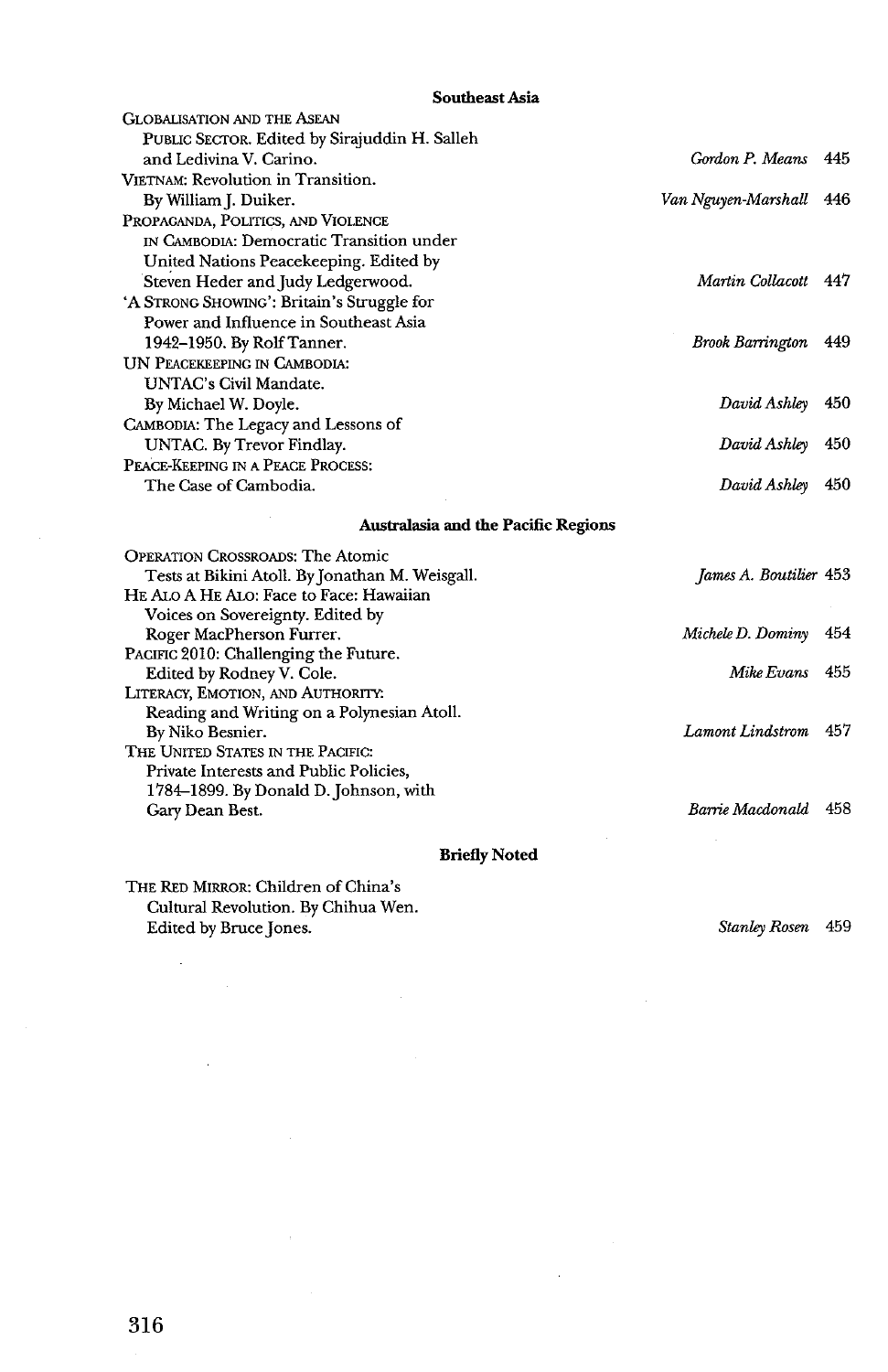#### **CONTRIBUTORS TO THIS ISSUE**

JACQUES BERTRAND is a researcher at the North-South Institute, Ottawa.

- RAYMOND BRYANT is a Lecturer in Geography at King's College London, England. His latest book is *The* **Political Ecology of** *Forestry* **in** *Burma, 1824-1994* (C. Hurst and University of Hawaii Press).
- LAM PENG ER is a Lecturer at the Department of Political Science, National University, Singapore.
- SHELDON SIMON is professor of political science at Arizona State University at Tempe.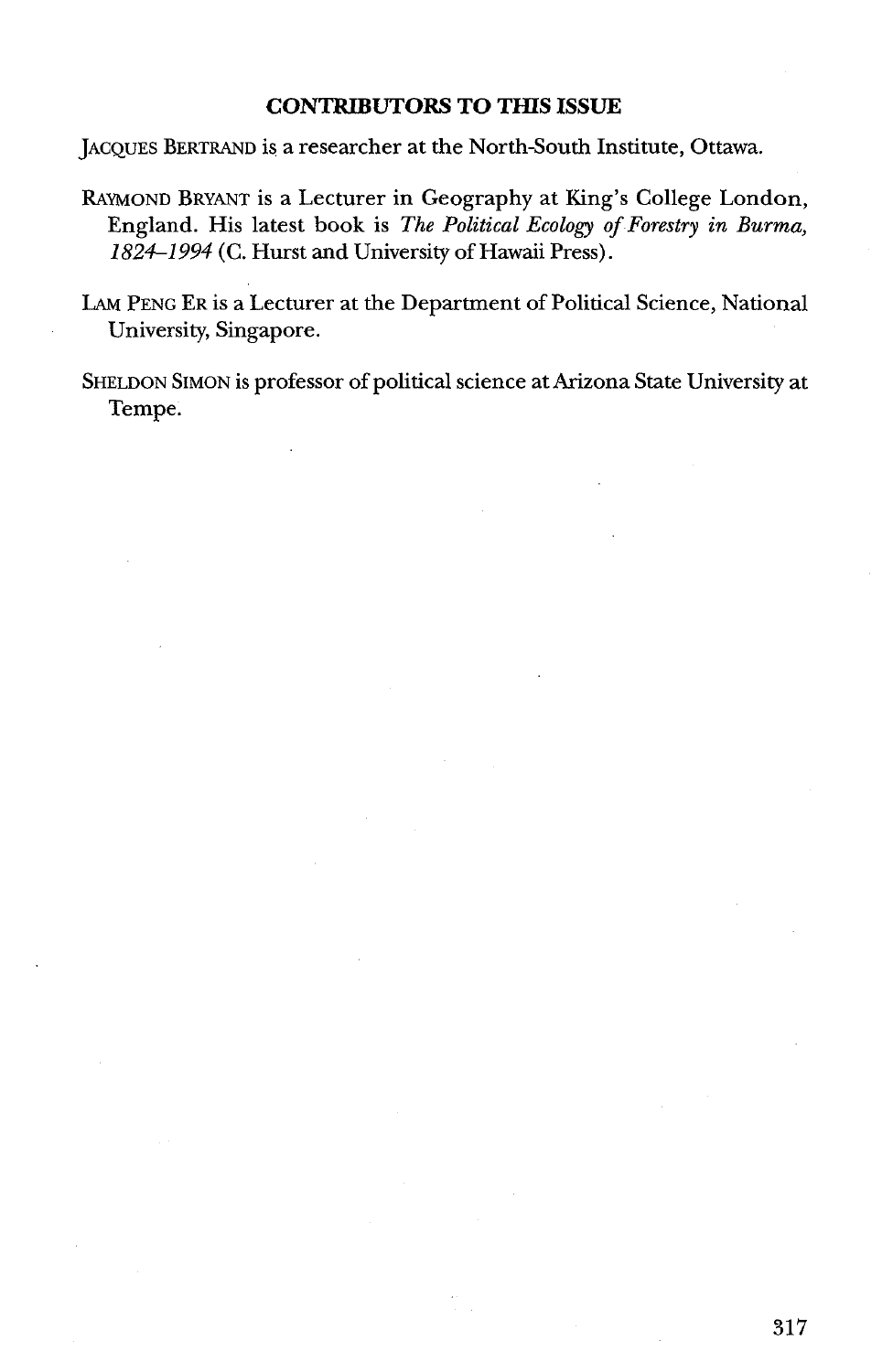## Pacific Affairs

### **Vol. 69, No. 4 Winter 1996-9'7**

|                                                                                                                            |                                                                                           | PAGE |
|----------------------------------------------------------------------------------------------------------------------------|-------------------------------------------------------------------------------------------|------|
| Nation, Identity and the<br>Intervening Role of the<br>State: A Study of the<br><b>Secessionist Movement</b><br>in Kashmir | Reeta Chowdhari Tremblay                                                                  | 471  |
| Missed Opportunities and<br>Contradictory Policies:<br>Indo-American Relations in<br>the Clinton-Rao Years                 | Arthur G. Rubinoff                                                                        | 499  |
| Japan as Top Donor: The<br>Challenge of Implementing<br>Software Aid Policy                                                | Tomoko Fujisaki,<br>Forrest Briscoe,<br>James Maxwell, Misa Kishi<br>and Tatsujiro Suzuki | 519  |
| "Roaring Mice Against the Tide":<br>The South Pacific Islands<br>and Agenda-Building on<br>Global Warming                  | Eric Shibuya                                                                              | 541  |
| Books Reviewed (listed on pp.466–468)                                                                                      |                                                                                           | 557  |
| Index to Volume 69 (1996)                                                                                                  |                                                                                           | 619  |

Copyright® 1996, University of British Columbia. ISSN 0030-851X.<br>
PRINTED IN CANADA GST No. R108161779

GST No. R108161779

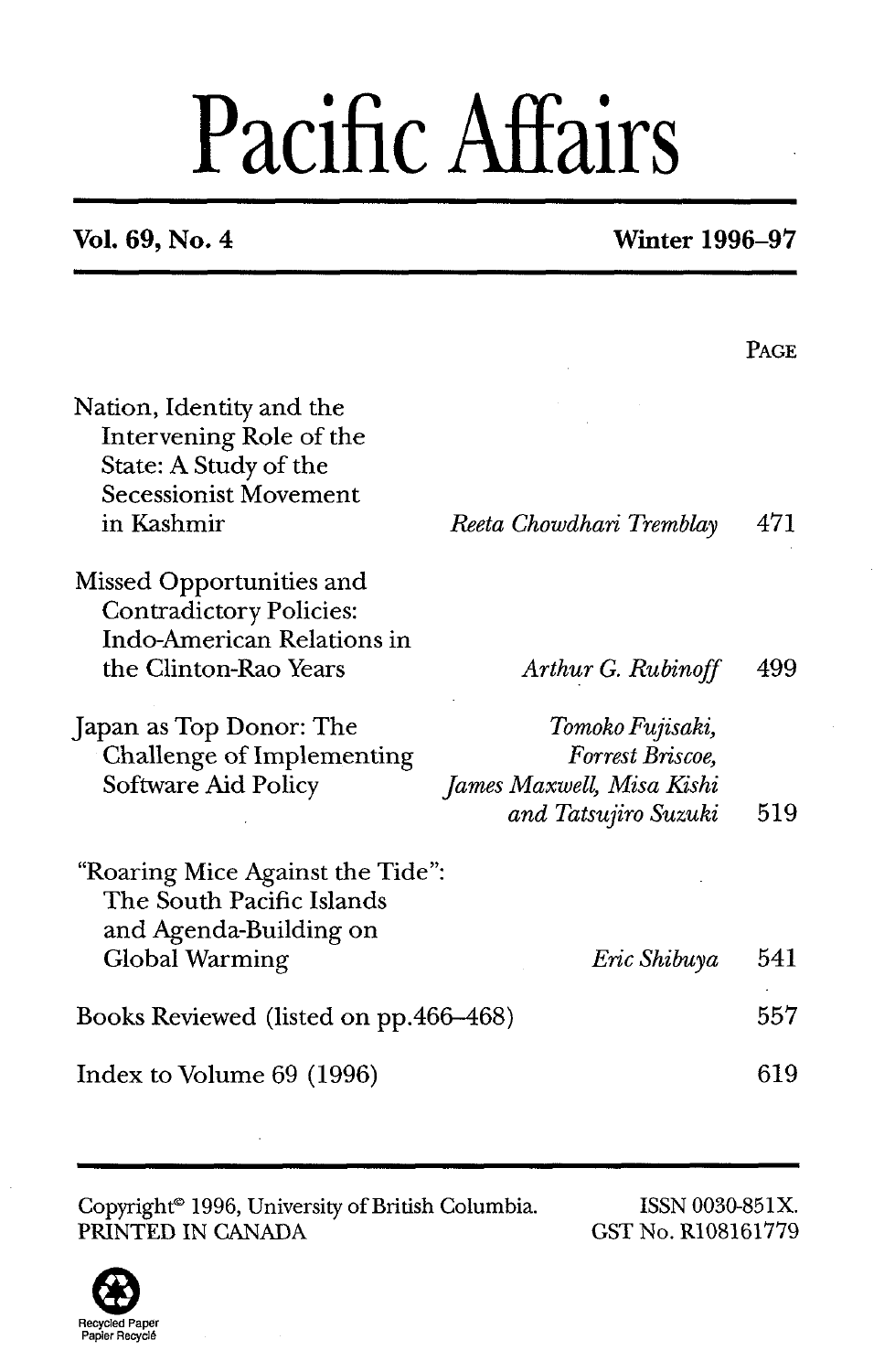#### **ABSTRACTS**

#### **Nation, Identity and the Intervening Role of the State: A Study of the Secessionist Movement in Kashmir**

#### *Reeta Chowdhari Tremblay*

The year 1989 saw longstanding Kashmiri demands for autonomy transformed into calls for freedom *(azadz)* from the Indian state. Kashmir's traditional leaders, who had derived their legitimacy from the nationalist movement against the Dogra ruler in the forties, were replaced by the younger generation whose appeal derived from the movement's successes in challenging the Indian state and from its pursuance of the goal of self-determination for the people of Kashmir. During the past seven years, the movement has not only maintained a solid momentum in the valley itself but it has also spread to the three Muslim-majority districts of the Jarnmu region. This paper argues that the failure of the Indian state to accommodate the statesponsored nationalism with the informal Kashmiri nationalism has resulted in the rise of antistate structures. These structures remained silent for four decades due to the pursuance of two specific state strategies: the repression of a legitimate democratic opposition and the pursuance of patronage politics. It is suggested that although these strategies ensure the maintenance of the political power and material security of the power holders over a limited period of time, if unaccompanied by economic development they quickly reach a saturation point. In such an overpoliticized state, both the power holders and the disenchanted masses resort to overt political violence.

#### **Missed Opportunities and Contradictory Policies: Indo-American Relations in the Clinton-Rao Years**

#### *Arthur* **G.** *Rubinoff*

Indo-American relations, freed from their historic shibboleths, were expected to flourish after the winding down of the cold war and the dissolution of the Soviet Union. Despite some evidence of improvement in the military and economic spheres, better ties have not materialized in the 1990s. This article examines the reasons why the American-Indian relationship failed to improve during the period in which the Clinton and Rao administrations overlapped. It finds that both sides mishandled relations. The contradictory policies of the Clinton administration which simultaneously pressured India to liberalize its economy while criticizing New Delhi on human rights and nuclear issues undermined the very officials who strove to improve ties. In the face of criticism from Washington and opposition at home, Indian diplomats lost their enthusiasm for rapprochement and unwisely emphasized protocol over substantive diplomacy. The controversy that surrounded the passage of the Brown Amendment which restored aid to Pakistan in 1995 despite Islamabad's violation of the 1985 Pressler Amendment is a case study of the delicate nature of the Indo-American relationship. In resurrecting cold war rhetoric, Indian parliamentarians and American congressmen demonstrated their unwillingness to establish a new relationship. The U.S. Congress characteristically abrogated its responsibilities and deferred to the executive branch on an issue considered marginal to American interests.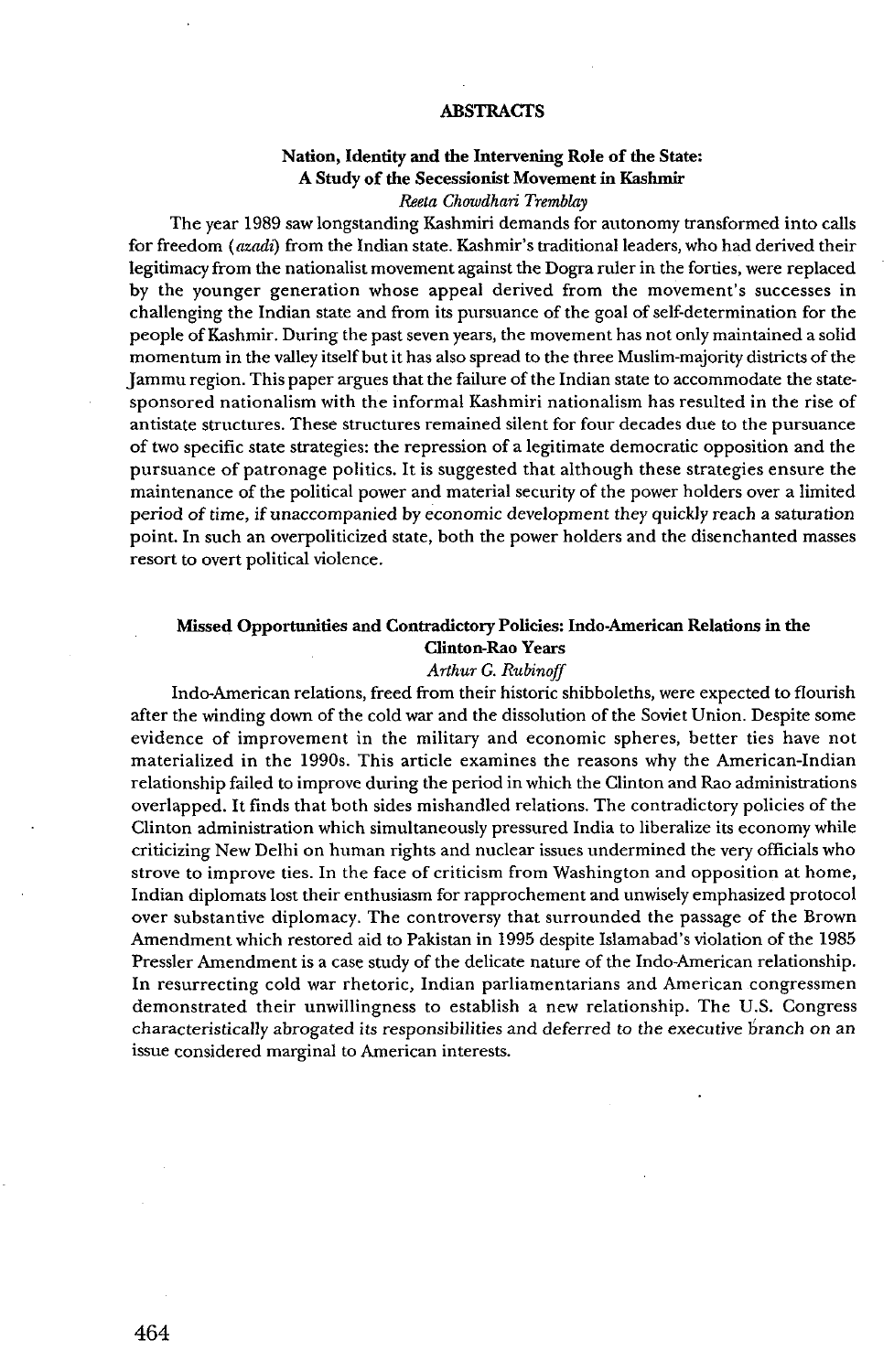#### Japan as Top Donor: The Challenge of Implementing Software Aid Policy *Tomoko Fujisaki, Fairest Briscoe, Janes Maxwell,*

#### *Misa Kishi, Tatsujiro Suzuki*

Japanese Official Development Assistance (ODA) is undergoing a major transformation in the post-Cold War era. As total aid supply has stagnated in the l99Os, Japan has emerged as the new top ODA donor. Taking the leadership in this area, Japan has recentlyjoined the interthe new top ODA donor. Taking the leadership in this area, Japan has recently joined the inter-<br>national community in shifting from provision of traditional "hardware" infrastructure and<br>equipment, to "software" — human re sizing social issues like AIDS, women in development, population, and the environment. Although expressing strong policy support for software aid issues, Japan's present bureaucratic complexity, human resource constraints, project monitoring and evaluation, and generally closed policy process limit the ODA administration's ability to implement them.

Our analysis suggests some changes which may benefit the present system: structural reform, including streamlining the ODA bureaucracy and strengthening its software aid elements, and opening ODA processes wider to participation by those outside the government, including fostering linkages with external organizations.

#### Roaring Mice Against the Tide The South Pacific Islands and Agenda-Building on Global **Wanning**

#### *Eric Shibuya*

This paper details the efforts of the South Pacific island nations to place the issue of global climate change onto the international political agenda. An issue of great import for the South Pacific islands for nearly a decade now, the issue of global climate change reached its greatest visibility with the 1992 "Earth Summit" in Rio. This paper reviews the literature on agenda building, and also details the issue of global climate change and the special interest that the small island states have had in that issue. Then, it uses the case of Vanuatu, a leading force among the South Pacific island nations, and focuses upon Vanuatu's efforts to bring the issue of global warming to the discussion table for not only the small island states, but for the advanced industrialized states as well. Finally, it offers some observations concerning potential avenues for action and constraints faced by the small island states in affecting international environmental agreements.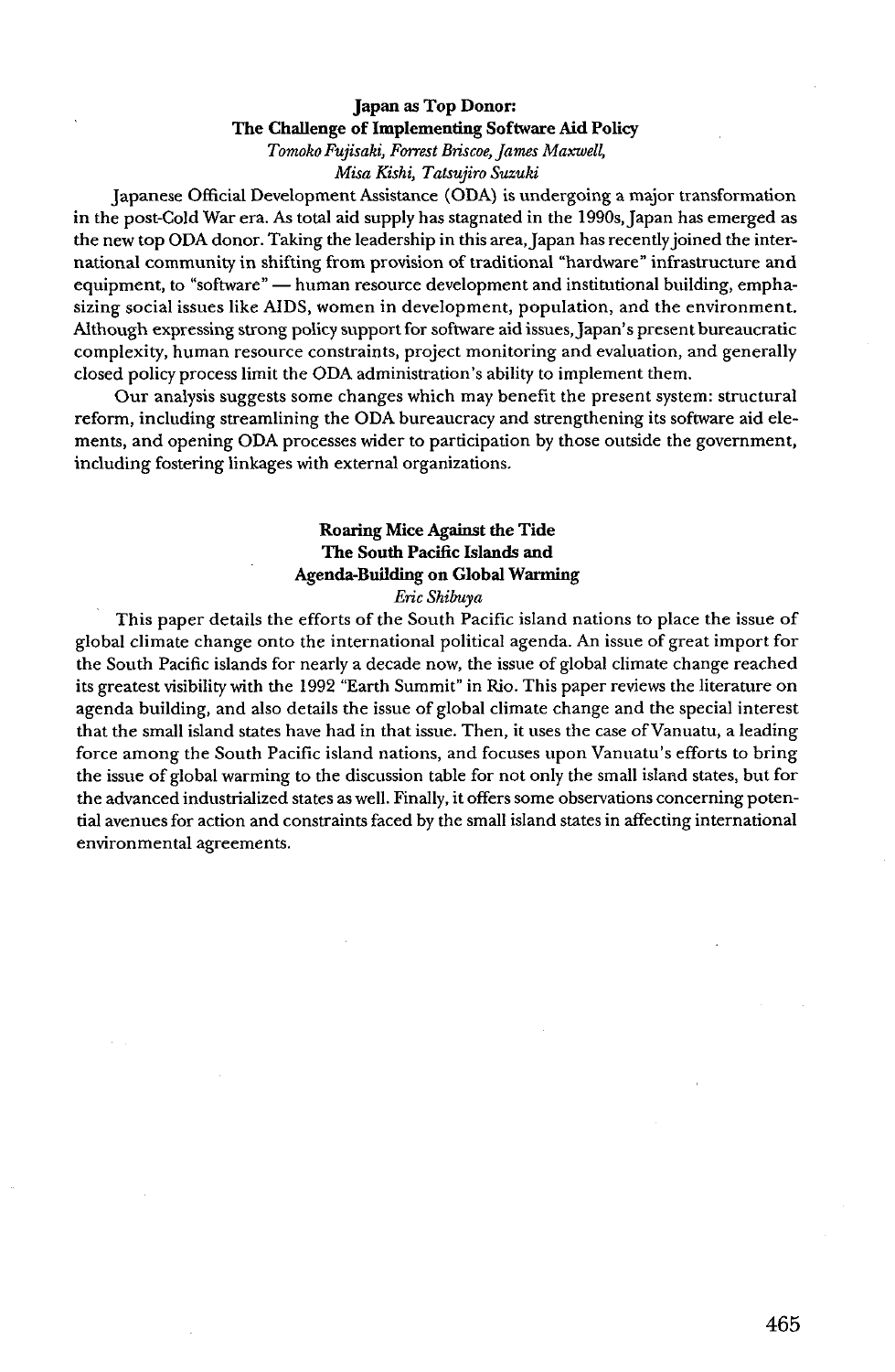#### **BOOKS REVIEWED IN THIS ISSUE**

 $\mathcal{A}$ 

#### Asia **General**

| DRIVEN BY GROWTH: Political Change in the      |                        |     |
|------------------------------------------------|------------------------|-----|
| Asia-Pacific Region.                           |                        |     |
| Edited by James W. Morley.                     | P. P. Courtenay 557    |     |
| WHO SHARES? Co-operatives and Rural            |                        |     |
| Development. Edited by D. W. Atwood            |                        |     |
| and B. S. Baviskar.                            | A. H. Somjee 558       |     |
| PEOPLE'S INITIATIVES FOR SUSTAINABLE           |                        |     |
| DEVELOPMENT: Lessons of Experience.            |                        |     |
| Edited by Syed Abdus Samad, Tatsuya            |                        |     |
| Watanabe and Seung-Jin Kim.                    | Geoffrey B. Hainsworth | 560 |
| LAW AND TECHNOLOGY IN THE PACIFIC              |                        |     |
| COMMUNITY. Edited by Phillip S. C. Lewis.      | Pitman B. Potter       | 561 |
| <b>ASIAN PERCEPTIONS OF NATURE: A Critical</b> |                        |     |
| Approach. Edited by Ole Bruun                  |                        |     |
| and Arne Kalland.                              | Robert S. Anderson     | 563 |
| LOGGING THE GLOBE.                             |                        |     |
| By M. Patricia Marchak.                        | T. G. McGee 564        |     |
| China and Inner Asia                           |                        |     |
|                                                |                        |     |
| CHINA DECONSTRUCTS: Politics, Trade and        |                        |     |
| Regionalism. Edited by David S. Goodman        | Pitman Potter 566      |     |
| and Gerald Segal.                              |                        |     |
| CHINESE AWAKENINGS: Life Stories from the      |                        |     |
| Unofficial China. By James Tyson               | Pitman Potter 566      |     |
| and Ann Tyson.                                 |                        |     |
| DOWN TO EARTH: The Territorial Bond in         |                        |     |
| South China. Edited by David Faure             |                        |     |
| and Helen F. Shu.                              | Diana Lary 569         |     |
| <b>ENGENDERING THE CHINESE REVOLUTION:</b>     |                        |     |
| Radical Women, Communist Politics, and         |                        |     |
| Mass Movements in the 1920s.                   |                        |     |
| By Christina Kelley Gilmartin.                 | Paul Bailey 570        |     |
| MORNING SUN: Interviews with                   |                        |     |
| Chinese Writers of the Lost Generation.        |                        | 571 |
| By Laifong Leung.                              | Rosemary Haddon        |     |
| CROSSTALK AND CULTURE IN SINO-AMERICAN         |                        |     |
| COMMUNICATION. By Linda W. L. Young.           | Jan W. Walls 573       |     |
| <b>Northeast Asia</b>                          |                        |     |
| THE ANTIMONOPOLY LAWS AND POLICIES             |                        |     |
| OF JAPAN. By H. Iyori and A. Uesugi.           | Mark Tilton 574        |     |
| COPING WITH THE MIRACLE: Japan's Unions        |                        |     |
| Explore New International Relations.           |                        |     |
| By Hugh Williamson.                            | John Price 575         |     |
| JAPAN UNDER CONSTRUCTION: Corruption,          |                        |     |
| Politics, and Public Works.                    |                        |     |
| By Brian Woodall.                              | Ofer Feldman 578       |     |
| JAPAN'S NAME CULTURE: The Significance of      |                        |     |
| Names in a Religious, Political and Social     |                        |     |
| Context. By Herbert Plutschow.                 | James E. Roberson      | 579 |
|                                                |                        |     |

 $\bar{z}$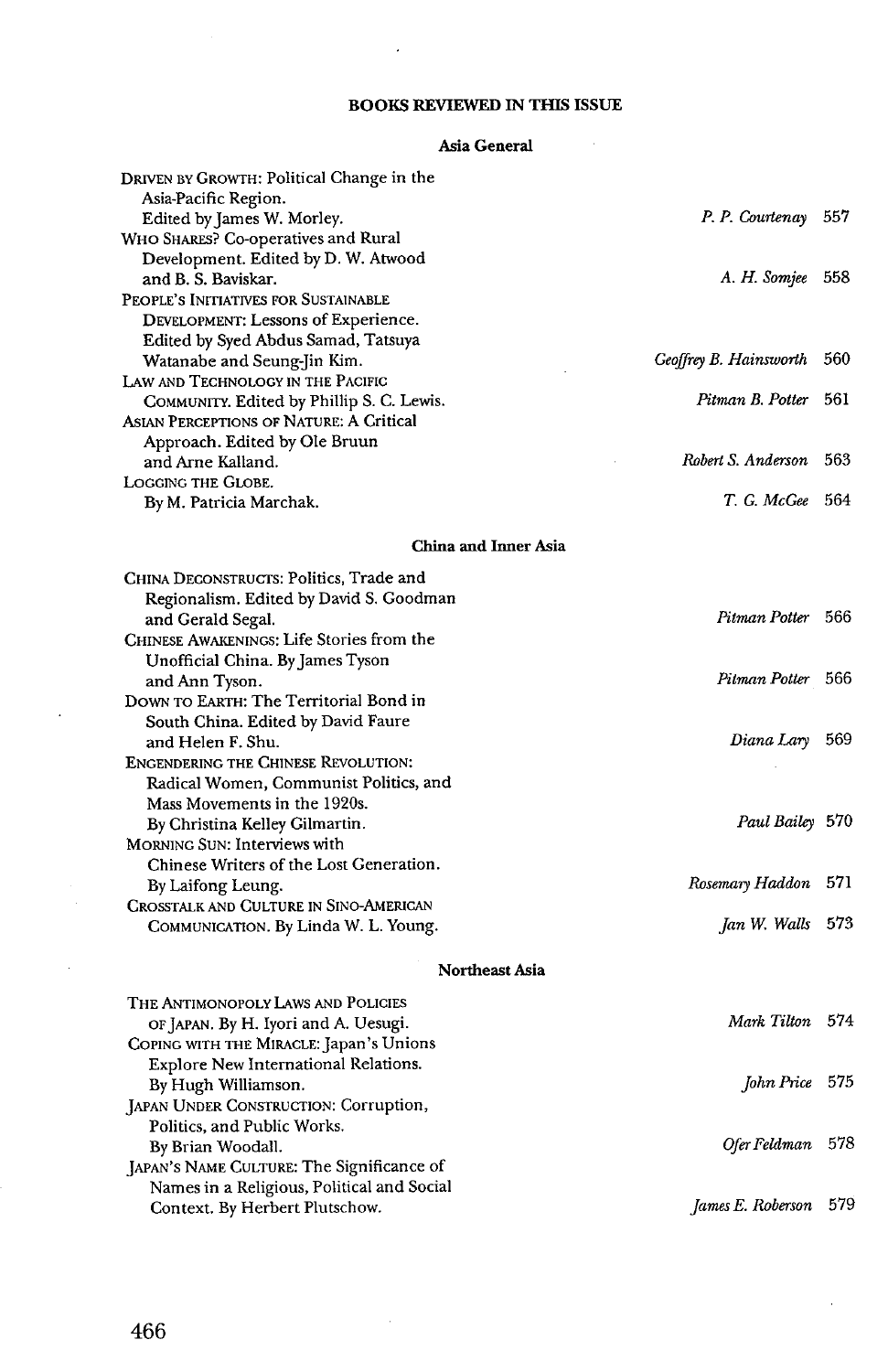| THE FURTHEST GOAL: Englebert Kaempfer's<br>Encounter with Tokugawa Japan.<br>By Beatrice M. Bodart-Bailey and |                           |     |
|---------------------------------------------------------------------------------------------------------------|---------------------------|-----|
| Derek Massarella.                                                                                             | Constantine N. Vaporis    | 581 |
| FISHING VILLAGES IN TOKUGAWA JAPAN.                                                                           |                           |     |
| By Arne Kalland.                                                                                              | Scott Schnell 583         |     |
| THE KOREAN ECONOMY. Perspectives for the<br>Twenty-First Century.                                             |                           |     |
| By Hyung-Koo Lee.                                                                                             | Young-Iob Chung           | 584 |
| LANDOWNERSHIP UNDER COLONIAL RULE:                                                                            |                           |     |
| Korea's Japanese Experience, 1900–1935.                                                                       |                           |     |
| By Edwin H. Gragert.                                                                                          | Vipan Chandra             | 586 |
| NORTH KOREA: Ideology, Politics, Economy.<br>By Han S. Park.                                                  | David C. Kang             | 588 |
|                                                                                                               |                           |     |
| South Asia                                                                                                    |                           |     |
| INDIA: Recent Economic Developments and                                                                       |                           |     |
| Prospects. By the World Bank.                                                                                 | Tony Beck 589             |     |
| AN INDIAN FREEDOM FIGHTER RECALLS<br>-HER LIFE: Manmohini Zutshi Sahgal.                                      |                           |     |
| Edited by Geraldine Forbes.                                                                                   | Nikky-Guninder Kaur Singh | 590 |
| MISSION AND TAMIL SOCIETY: Social                                                                             |                           |     |
| and Religious Change in South India                                                                           |                           |     |
| (1840–1900). By Henriette Bugge.                                                                              | Geoffrey A. Oddie         | 592 |
| A NATION IN TURMOIL: Nationalism and<br>Ethnicity in Pakistan, 1937-1958.                                     |                           |     |
| By Yunas Samad.                                                                                               | Lawrence Ziring 594       |     |
| <b>Southeast Asia</b>                                                                                         |                           |     |
|                                                                                                               |                           |     |
| JAPAN AND MALAYSIAN DEVELOPMENT: In the                                                                       |                           |     |
| Shadow of the Rising Sun. Edited by K. S. Jomo.<br>VIETNAM 1945: The Quest for Power.                         | William V. Rapp           | 596 |
| By David G. Marr.                                                                                             | Alexander Woodside 598    |     |
| VIETNAM IN A CHANGING WORLD.                                                                                  |                           |     |
| Edited by Irene Nørdlund,                                                                                     |                           |     |
| Carolyn L. Gates and Vu Cao Dam.                                                                              | Pierre Brocheux 599       |     |
| Pantheism and Monism in Javanese Suluk                                                                        |                           |     |
| LITERATURE: Islamic and Indian Mysticism in<br>an Indonesian Setting. By P. J. Zoetmulder.                    | David Hicks 600           |     |
|                                                                                                               |                           |     |
| Australasia and the Pacific Regions                                                                           |                           |     |
| URBANISATION IN POLYNESIA: PACIFIC 2010.                                                                      |                           |     |
| By John Connell and John P. Lea.                                                                              | Victoria S. Lockwood      | 602 |
| NATION MAKING: Emergent Identities in                                                                         |                           |     |
| Postcolonial Melanesia.<br>Edited by Robert J. Foster.                                                        | John Barker               | 602 |
| MIGRATION AND TRANSFORMATIONS: Regional                                                                       |                           |     |
| Perspectives on New Guinea.                                                                                   |                           |     |
| Edited by Andrew J. Strathern and                                                                             |                           |     |
| Gabriele Stürzenhofecker.                                                                                     | Monica Minnegal           | 604 |
| PAPUAN BORDERLANDS: Huli, Duna, and Ipili<br>Perspectives on the Papua New Guinea Highlands.                  |                           |     |
| Edited by Aletta Biersack.                                                                                    | Dan Jorgensen             | 605 |
| Articulating Change in the                                                                                    |                           |     |
| "Last Unknown". By Frederick K.                                                                               |                           |     |
| Errington and Deborah B. Gewertz.                                                                             | Robert Tonkinson          | 607 |

÷,

ý,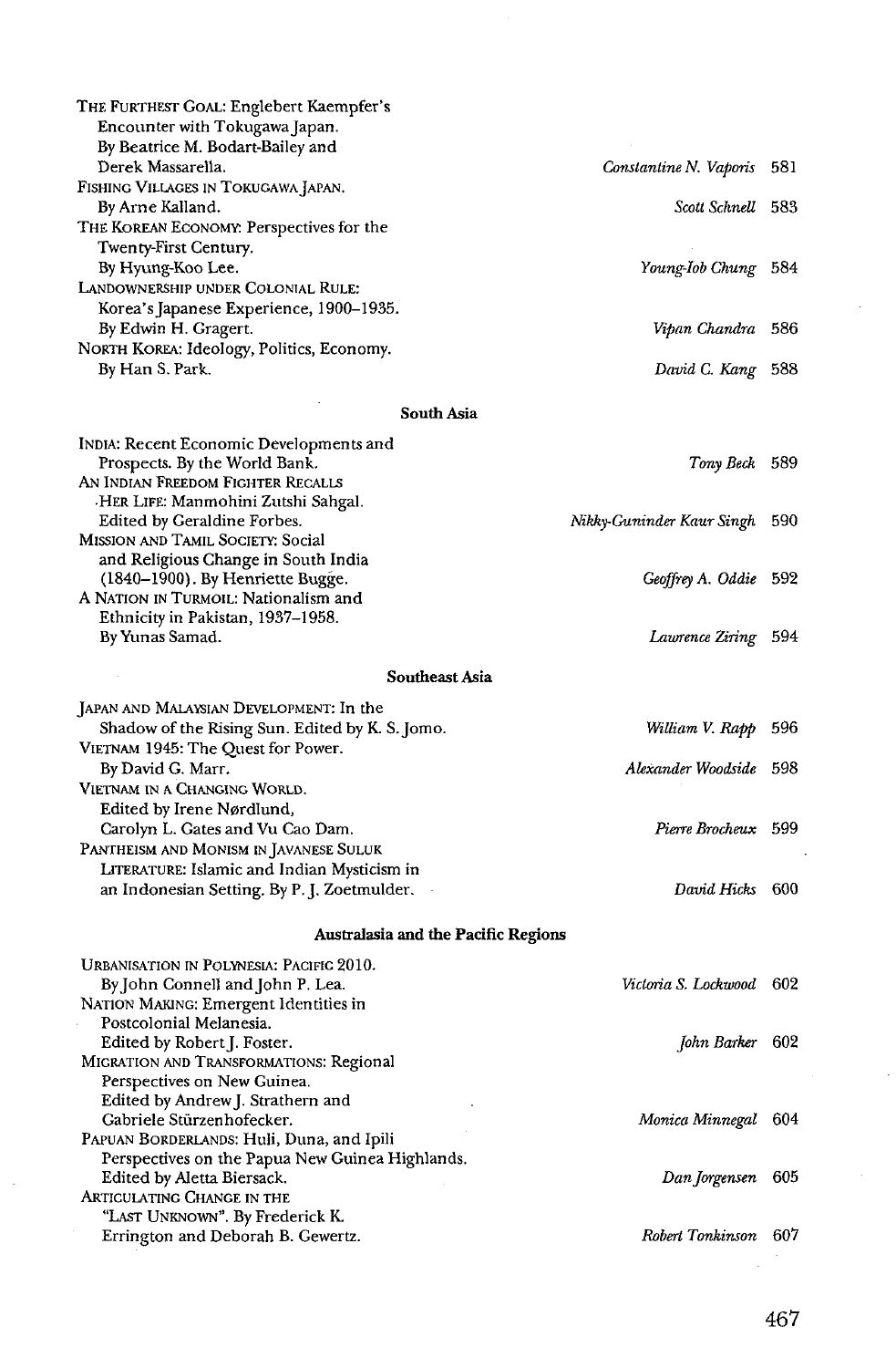| STRANGERS IN THEIR OWN LAND:                 |                     |       |
|----------------------------------------------|---------------------|-------|
| A Century of Colonial Rule in the            |                     |       |
| Caroline and Marshall Islands.               |                     |       |
| By Francis X. Hezel.                         | John Barker         | - 609 |
| SOUTH PACIFIC ORAL TRADITIONS.               |                     |       |
| Edited by Ruth Finnegan and Margaret Orbell. | Miriam Kahn         | - 611 |
| COLONIAL TECHNOLOGY: Science and the         |                     |       |
| Transfer of Innovation to Australia.         |                     |       |
| By Jan Todd.                                 | Robert Kubicek 612  |       |
| <b>Briefly Noted</b>                         |                     |       |
| CHINA'S ECONOMIC REFORM.                     |                     |       |
| By Shangquan Gao.                            | Samuel P. S. Ho 613 |       |
| THREE CHINESE ECONOMIES: China, Hong Kong    |                     |       |
| and Taiwan Challenges and Opportunities.     |                     |       |
| Edited by Linda Fung-Yee Ng and Chyau Tuan.  | Samuel P. S. Ho 614 |       |
| TAIWAN'S ELECTORAL POLITICS AND              |                     |       |

*Andri Laliberte 61* 5

**Phillip Dearden** 616

*John Barker* 61 *7* 



DEMOCRATIC TRANSITION: Riding the Third Wave. Edited by Tien Hung-mao SOILS UNDER STRESS: Nutrient Recycling and Agricultural Sustainability in the Red River

By Douglas Haynes and William L. Wuerch.

Delta of Northern Vietnam. Edited by Aran Patanothai MICRONESIAN RELIGION AND LORE: **A** Guide to Sources, 1526-1990.

## **Chinese Opera**  *Images and Stories*

**Siu Wang-Ngai with Peter Lovrick** 

In this book, a series of brilliant photographs from live performances and lively plot summaries reveal the excitement, colour, drama, and action of Chinese opera while also offering a unique view of Chinese society. The plays are organized in groups to give an idea of the Chinese 'chain of being.' English and Chinese names of the operas are included as is a complete guide to the photographs in Chinese.

**256 pages, 10 X 10'; 193 colour photographs, \$49.95** 



Order from UBC Press. VISA and MasterCard accepted. Shipping \$5.00 Tel: 604/822-5959; fax: 604/822-6083; e-mail: orders@ubcpress.ubc.ca 6344 Memorial Road, Vancouver, BC Canada V6T 1Z2